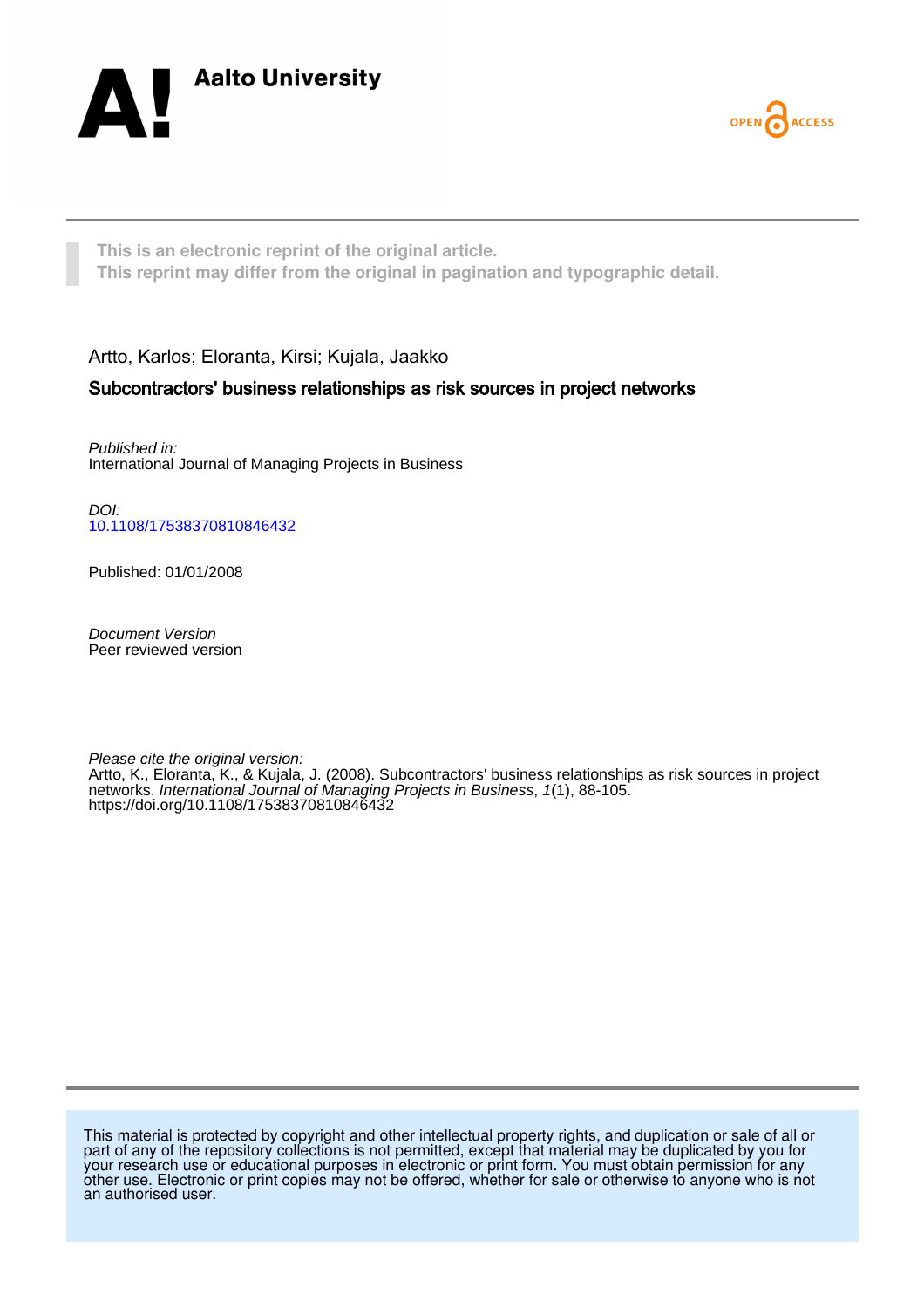Artto K., Eloranta K., Kujala J., 2008. Subcontractors' business relationships as risk sources in project networks, International Journal of Managing Projects in Business

# **Subcontractors' business relationships as risk sources in project networks**

Artto, Karlos, Prof. Helsinki University of Technology Industrial Management P.O. BOX 5500, FI-02015 HUT, Finland Tel: + 358 9 451 4751 Email: [karlos.artto@hut.fi](mailto:karlos.artto@hut.fi)

Eloranta, Kirsi, M.Sc (Eng.) Helsinki University of Technology BIT Research Centre P.O. BOX 5500, FI-02015 HUT, Finland Tel: + 358 41 506 4979 Email: [kirsi.eloranta@hut.fi](mailto:kirsi.eloranta@hut.fi)

Kujala, Jaakko, Dr. (Tech.) Helsinki University of Technology BIT Research Centre P.O. BOX 5500, FI-02015 HUT, Finland Tel: + 358 40 4839 1717 Email: [jaakko.kujala@hut.fi](mailto:jaakko.kujala@hut.fi)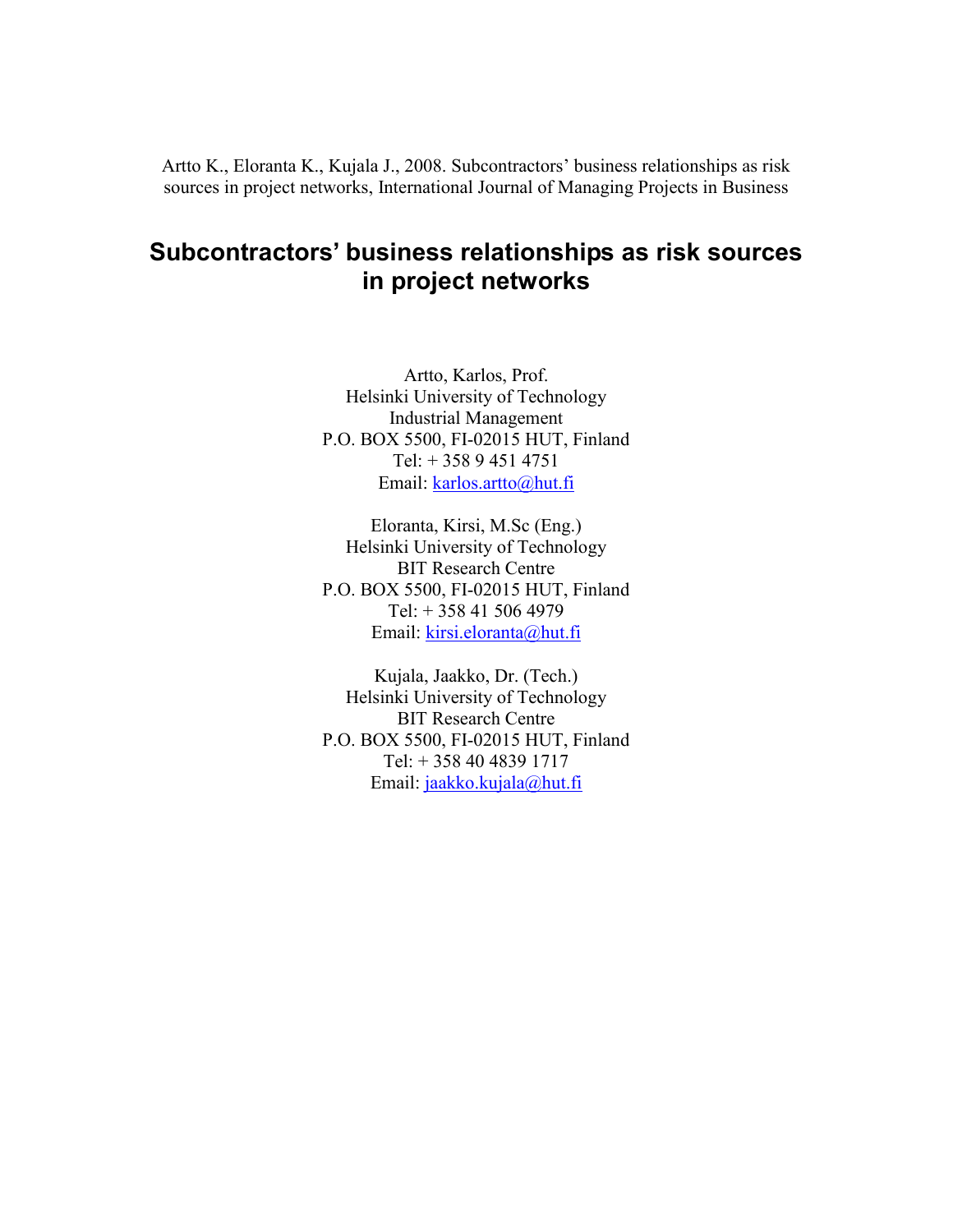## **Subcontractors' business relationships as risk sources in project networks**

### **Abstract**

This paper addresses the risks for a main contractor firm's project business that arise from subcontractors' inter-organizational relationships in complex and dynamic project networks. Existing project risk management research neglects the management of such relational risks in networks. This paper discusses this un-researched area by analyzing triads representing sub-networks of three actors in a larger network. The empirical study employed several semi structured interviews in two global contractor organizations. Critical incidents identified in triadic settings were used to explain the logic of how risks arose from subcontractors' inter-organizational relationships. This paper identifies four categories of risk sources characterized by subcontractors' inter-organizational relationships. The four risk source categories are based on subcontractors' relationships with 1) other subcontractors, 2) the contractor's competitor 3) the contractor's client and 4) non-business actors (e.g. a local authority or regulatory body). The empirical study emphasizes the dynamic nature of the risks that business relationships cause in the main contractor's current and future projects and business. Furthermore, the empirical analysis suggests that the risks arising from subcontractors' relationships have an impact on two different layers: a) the temporary project network layer and b) the permanent business network layer. The impacts of risk on the temporary project network layer relate to specific sales and delivery projects, whereas the impacts of risk on the permanent business network layer relate often to changes in the network position of the business players. This paper suggests a novel risk management approach, where risks and opportunities arising from subcontractors' relationships are actively taken into account in subcontractor management.

**Keywords**: project business, project network, business network, business relationship, project risk management, business risk management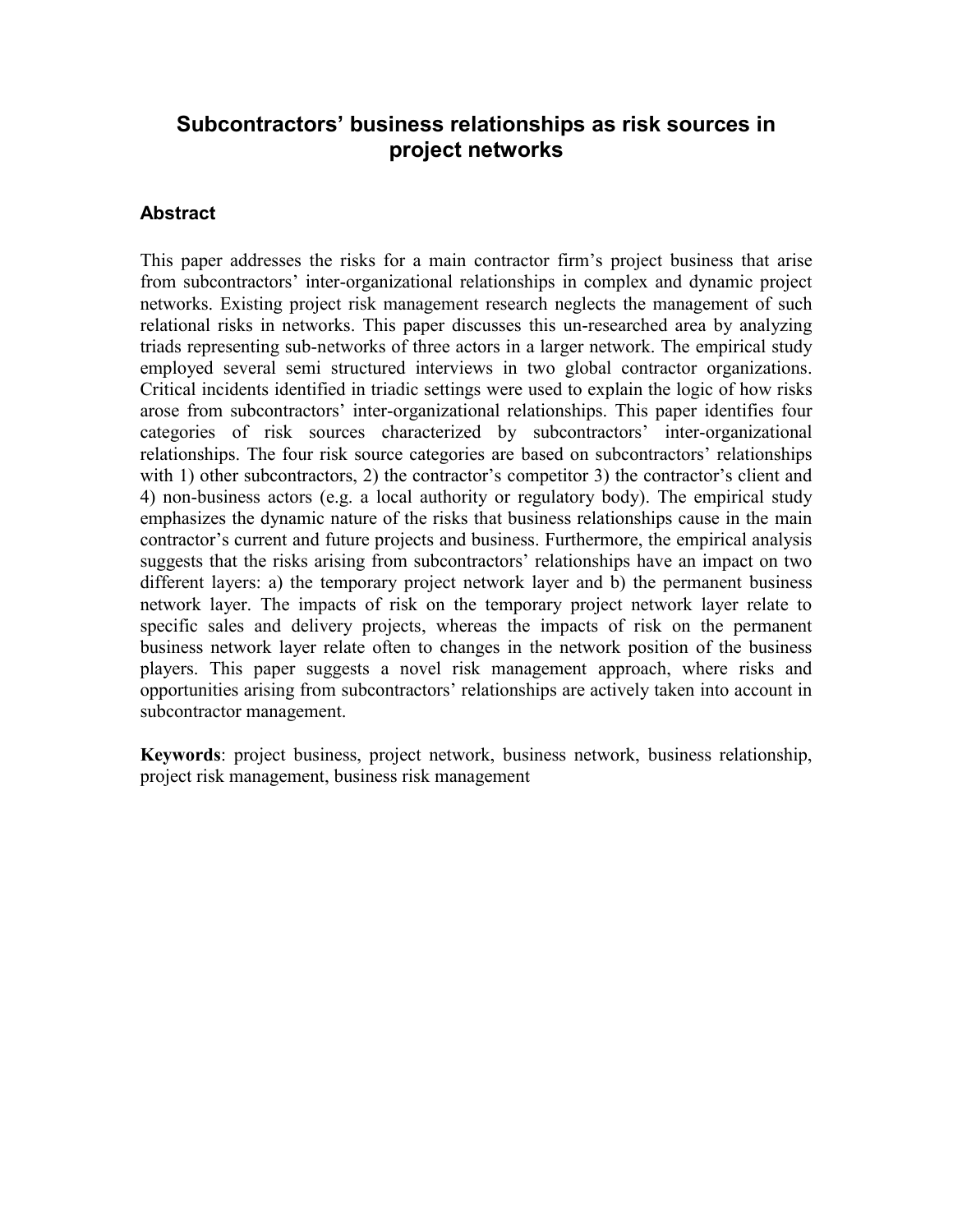### **Introduction**

Due to the trend of increasing subcontracting and focusing on core competences, organizations and projects are more and more dependent on their suppliers (Ahola et al. 2007). Today's projects can be seen as complex networks of several interdependent actors (Hellgren and Stjernberg 1995, Dubois and Gadde, 2000; Eloranta et al., 2006). From a main contractor's viewpoint, suppliers form one important actor group in project networks. Procurement decisions and subcontractor selection within projects are critical for project success (Holt 1998; Wang et al. 2007). Furthermore, procurement decisions and subcontractor selection in projects does not only influence the success of a single project, but they also influence the long-term success of a project-based firm (Walker et al., 2008).

Subcontractors in project networks do not exist in isolation, but each subcontractor has a number of relationships with other project network actors. Even though there is extant literature on risk management processes within projects available (see for example Chapman and Ward, 2002, 2003; Ward and Chapman, 2003), the research focus in existing studies does not address risks arising from inter-organizational relationships of organizations involved in project networks. Instead, the focus in existing risk management and subcontracting models is limited to analyzing individual subcontractor's capability and such risks that the subcontractor itself may directly cause to the project in a dyadic buyer-seller setting.

It is not until recently that the research on projects has expanded to the relationships between firms, by raising the issue of inter-firm projects (Söderlund, 2004). Relationships with other network actors have in previous literature been argued to introduce secondary, indirect or network function of relationships effects (Håkansson and Snehota, 1995; Möller and Törrönen, 2003; Ritter 2000). As each subcontractor is linked to many other business actors through a network of business relationships, it is obvious that interorganizational relationships between organizations serve as sources of risks for projects and for the main contractor firm's project business.

In this paper, the research focus is on the risks that a subcontractors' inter-organizational relationships pose for a main contractor that serves as a major orchestrator of a project network and its subcontractors. The main contractor is expected to create business benefits for its customers by effectively using the subcontractor network as a major resource. In this setting, both single project activities and longer-term business activities with customers (across past and future projects) are important. The research question of this study is:

### *What kind of risks arise from subcontractors' inter-organizational relationships in project networks?*

Here, subcontractors' inter-organizational relationships are understood as any type of meaningful relationships that subcontractors have to another organization in the project network. All such relationships can be considered as potential risk sources for the project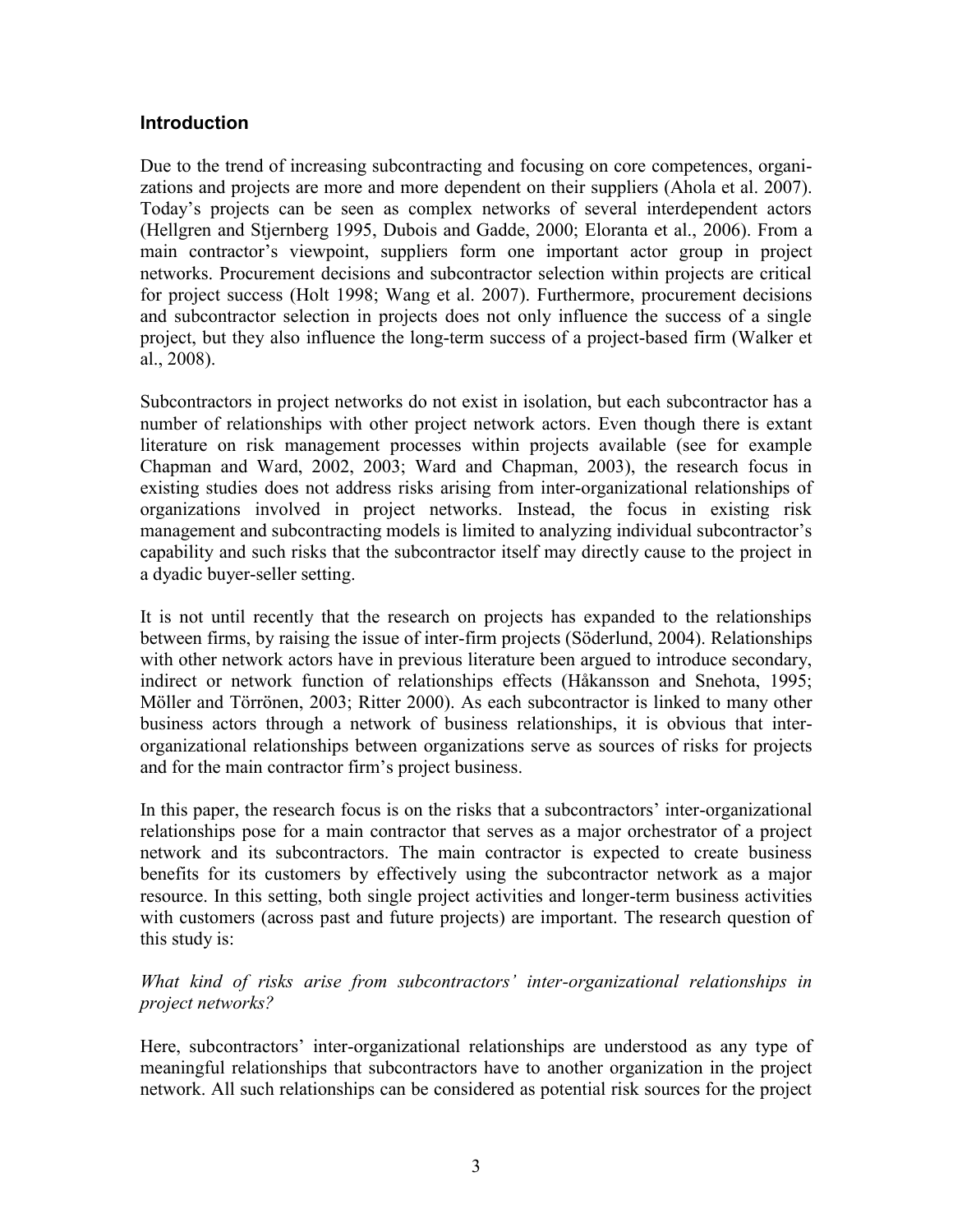contractor. The purpose of this paper is to introduce a need for a new kind of risk management. This way, the paper contributes to project risk management discussion, but from a different perspective than what the existing project risk management literature does.

The research strategy and methodology in the paper is the following. In the literature study, we first acknowledge the research gap in the existing project risk management research. Then, the researched phenomenon with specific emphasis on networks, relationships and subcontracting is approached through a literature analysis by using literature on project and business networks, inter-organizational relationships, purchasing, and project risks. The empirical study is conducted with two project contractor firms: a telecom system contractor and an automation system contractor. The method of the empirical study is based on identifying different triadic settings of three actors where each triad represents a sub-network of a larger project or business network. The triadic setting is used to analyze the business relationships of a subcontractor as a risk source that would affect the contractor's projects and business. The data gathering is conducted in interviews with managers. The empirical study identifies critical incidents that are used to analyze the logic of how risks arise from subcontractors' interorganizational relationships. The critical triadic incidents form the empirical understanding of the research theme. Finally, the empirical study identifies critical network effects as new relationship-related types of risks that are not discussed in the existing project risk management or subcontracting literatures.

#### *Existing research on project risk management*

In project risk management literature, risk is defined as the possibility that events, their resulting impacts and dynamic interactions may turn out differently than anticipated (Ward and Chapman, 2003; Miller and Lessard, 2001). Accordingly, in this paper we consider that the concept of risk can include the possibility of both favorable and unfavorable outcomes, but in the case of a risk with an emphasis on mostly favorable outcomes, we may replace the term risk with the term opportunity (see e.g. Chapman and Ward, 2002, 2003). The extant literature on project risks and their management over recent decades recognizes the importance of other actors in the project as important sources of risk (Kharbanda and Stallworthy, 1983; Artto, 1986; Kharbanda and Pinto, 1996; Pinto, 1997; Flyvbjerg et al., 2003; Klemetti, 2006). Morris and Hough (1987) discuss the risk theme through the concepts of project success and failure, by referring to several empirical studies on the subject. Furthermore, one research line in the literature on risk in projects puts a specific emphasis on risks rising from a dyadic setting between two actors (Hartman and Snelgrove, 1996; Zaghloul and Hartman, 2003; Williams et al., 2003). This research line tends to emphasize contractual settings, problems, collaboration and trust between two actors in a project. Even though risks and risk management are discussed widely in contractor-subcontractor settings especially in the construction project risk management context (Dubois and Gadde 2001, Mills 2001, Baloi and Price 2003, Cohen and Palmer 2004), the focus of subcontractor risk considerations has remained mostly at the level of evaluating an individual subcontractor's capability and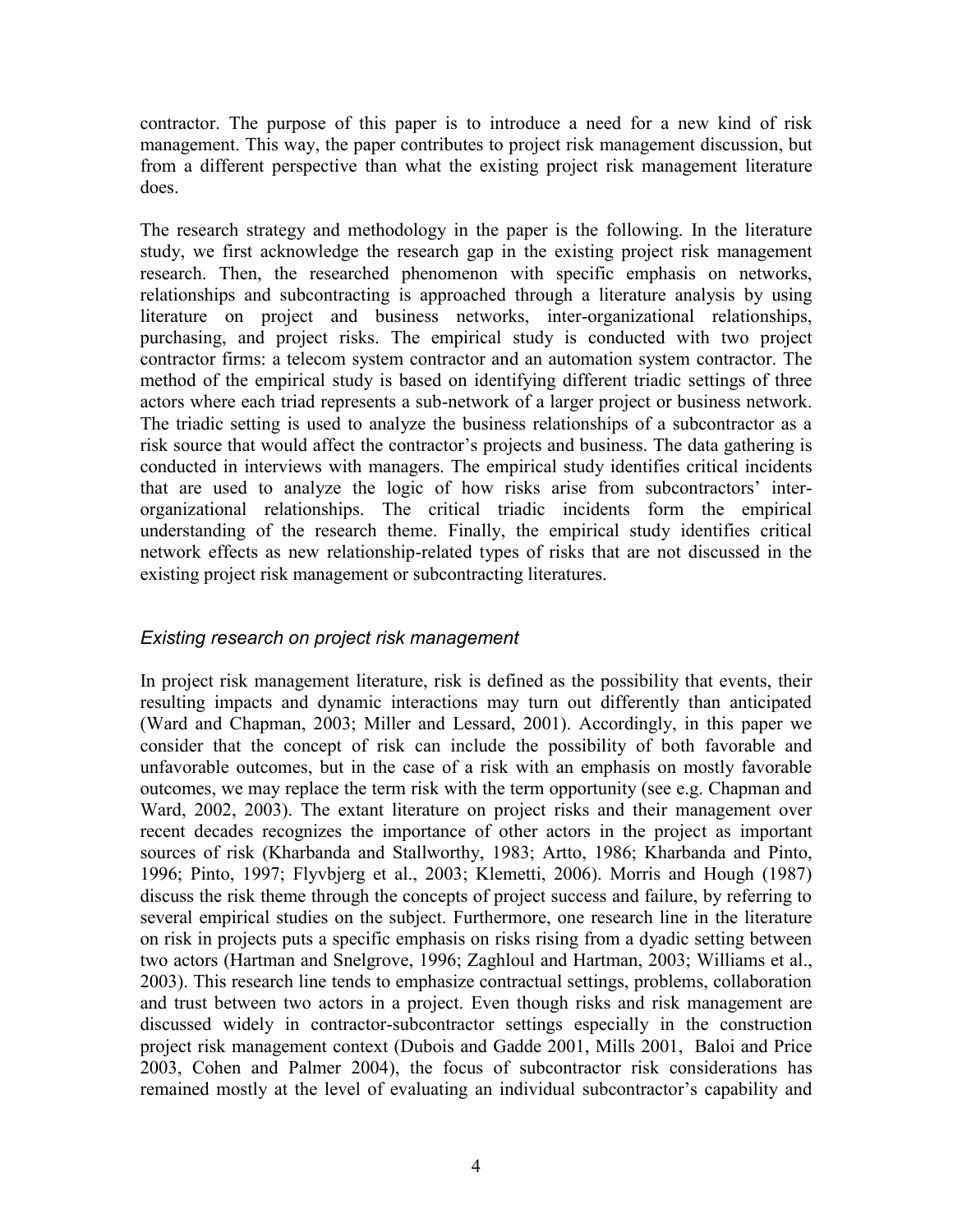characteristics in a dyadic setting, and discussing respective implications to the buying contractor firm and its project. To date, risk management studies have had a tendency to focus on direct operational issues within a single project. Miller and Lessard (2001) introduce the social and institutional risks as one type of risk that relates to the project environment and its actors. Even when existing risk management studies refer to relationship-related risks, they tend to limit the discussion to rather straightforward operational issues in a dyadic setting between two actors in a project. Therefore, we argue that the current risk management literature ignores inter-organizational relationships between different organizational entities which would go beyond the dyadic setting between two actors and introduce risks of different nature through complexity and dynamism in the whole network of project actors. Furthermore, the more long-term strategic viewpoint of looking at the business relationships between actors beyond single projects is lacking in the current risk management research.

### *Project networks and business networks as a complex context for relationshiporiginated risks*

During recent years, project studies addressing the relationships between firms has increased considerably (e.g. for inter-firm projects, see Söderlund, 2004). The 'project business' definition by Artto and Wikström (2005) emphasizes the business network aspect by referring to business of 'several firms': "Project business is the part of business that relates directly or indirectly to projects, with a purpose to achieve objectives of a firm or several firms." Project contractor firms are engaged into a specific type of project business where customer delivery projects are in the firms' production lines (Artto et al., 1998). With regard to theoretical implications, to date only a few longitudinal and contextual studies have been conducted of individual projects (e.g. Welch et al., 1996) or of the long-term development of relationships related to project business (e.g. Ahmed, 1993; Skaates et al., 2001). Furthermore, there is still a lack of general understanding of networks' dynamics and processes, i.e. how networks and relationships function in various situations of discontinuous, complex and differentiated project business.

Projects are temporary networks consisting of several organizations or actors (Dubois and Gadde, 2000; Eccles, 1981). The network aspect emphasized that no actor alone has a total control over the network (Powell, 1990). The temporary nature of project networks mean that they exist in that specific form only during the time-line of a single project. As stated by Hellgren and Stjernberg (1995), studies of collaborative arrangements and networks usually concern long-term inter-organizational arrangements, such as acquisitions and joint ventures. There is a growing body of literature concerned with describing, understanding and evaluating the inter-organizational relationships of actors highlighting the interconnectedness of relationships (Håkansson and Snehota, 1995). Recently, this approach has gained momentum especially in project marketing research with the emphasis on Industrial Network Approach (see e.g. Cova et al., 2002; Cova and Salle, 2005). Industrial Network Approach addresses an actors' relational position, mutual interrelationships of all parties of the network, and the importance and benefits of its inter-organizational relationships. However, even though interrelationships have been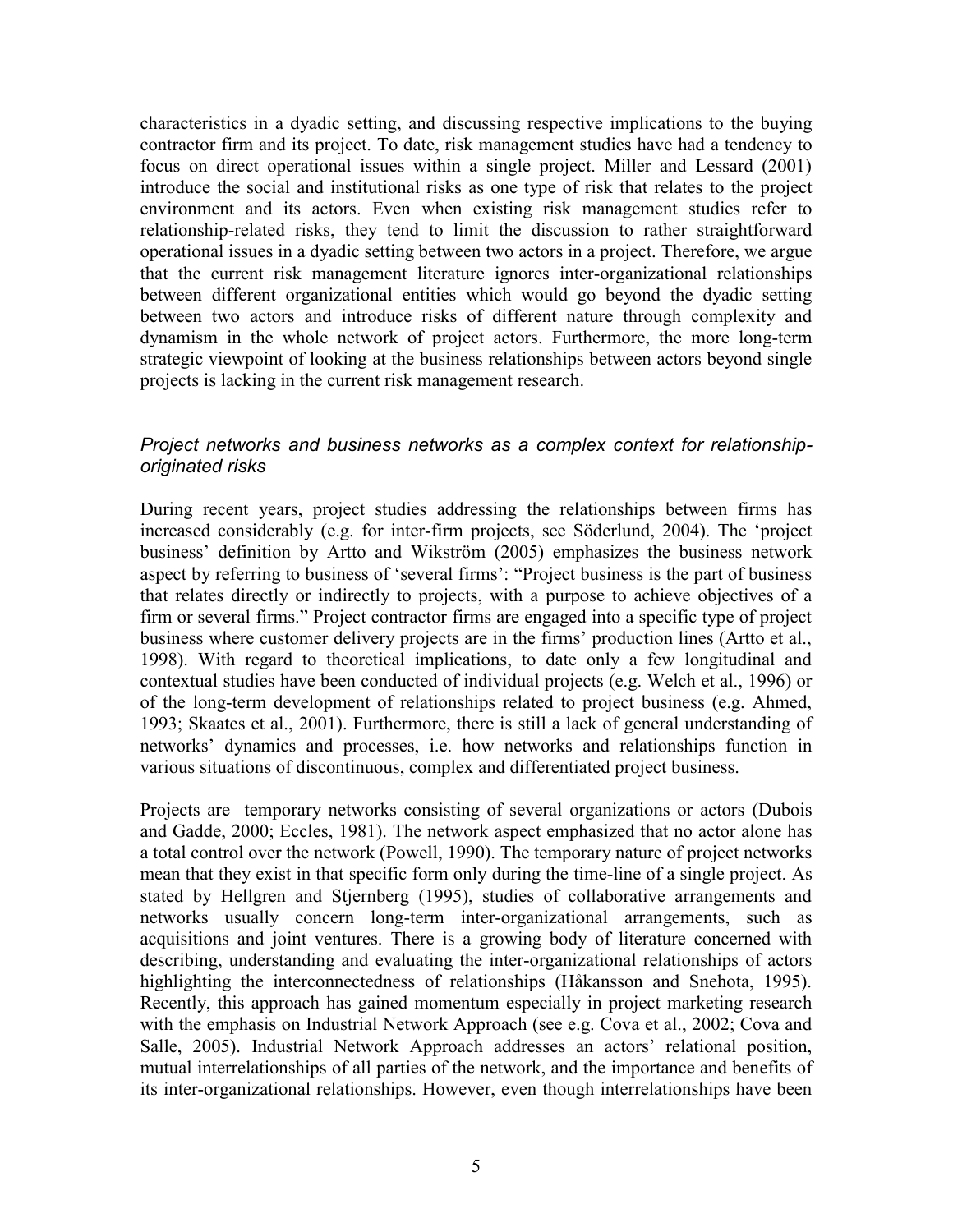a new area of interest, not least due to the increased trend of outsourcing and the increased role of turnkey deliveries, there has been very little discussion on the functioning and dynamics of project networks outside the field of project marketing.

Project networks can be seen as instruments of achieving specific, pre-defined targets. At a casual glance it may appear that these mutual pre-defined targets act as the temporary underlying force of gluing the project network actors together (Hellgren and Stjernberg, 1995). Nevertheless, the individual actors involved in the temporary project network might have other rationales and motivations for their participation than only fulfilling the specific short-term project task. The temporary project network is also impacted by long-term business interests and objectives of the actors as organizations involved in one project often also participate in the next (Eccles, 1981; Håkansson et al., 1999; Dubois and Gadde, 2001; Beach et al., 2005). Therefore, for an actor, the participation in the short-term project network can also be a means to reshape the position in the underlying permanent project business network (Hellgren and Stjernberg, 1995). In addition, the roles of the actors might be changing from one project to another, making one's partner company in a project a competitor in the next. A direct consequence of the dynamic interplay between the short-term temporary project network and the underlying permanent (but dynamic and constantly changing) business network is that we cannot always expect the actors of a project network to behave rationally for the purposes of the project at hand, but there are many contradicting and hidden agendas between the actors of the network (Hellgren and Stjernberg, 1995). The objectives of all actors are not always aligned, but the actors can have contradictory and conflicting objectives, which are potential sources of risk.

Figure 1 shows a two-layered picture of project networks and project business network. In the upper layer of the figure, there are two separate networks of two projects that are executed at different points of time. The lower layer of the Figure 1 shows project business network, which is a constellation of actors that are or could be involved in each other's current or future project activities. Between the two active sales and delivery projects there is the 'no project' phase, and accordingly, relationships between actors in the project networks enter into a "sleeping phase" (Hadjikani, 1996, Cova et al. 2002). The sleeping phase has to be managed actively in order to maintain a good relational position for future project deliveries. The maintaining, improving and other ways of managing relationships with potential customers and subcontractors is extremely challenging especially in the sleeping phase when there are no concrete ongoing projects activities between the firms. This relational setting introduces risks and opportunities for a project contractor firm.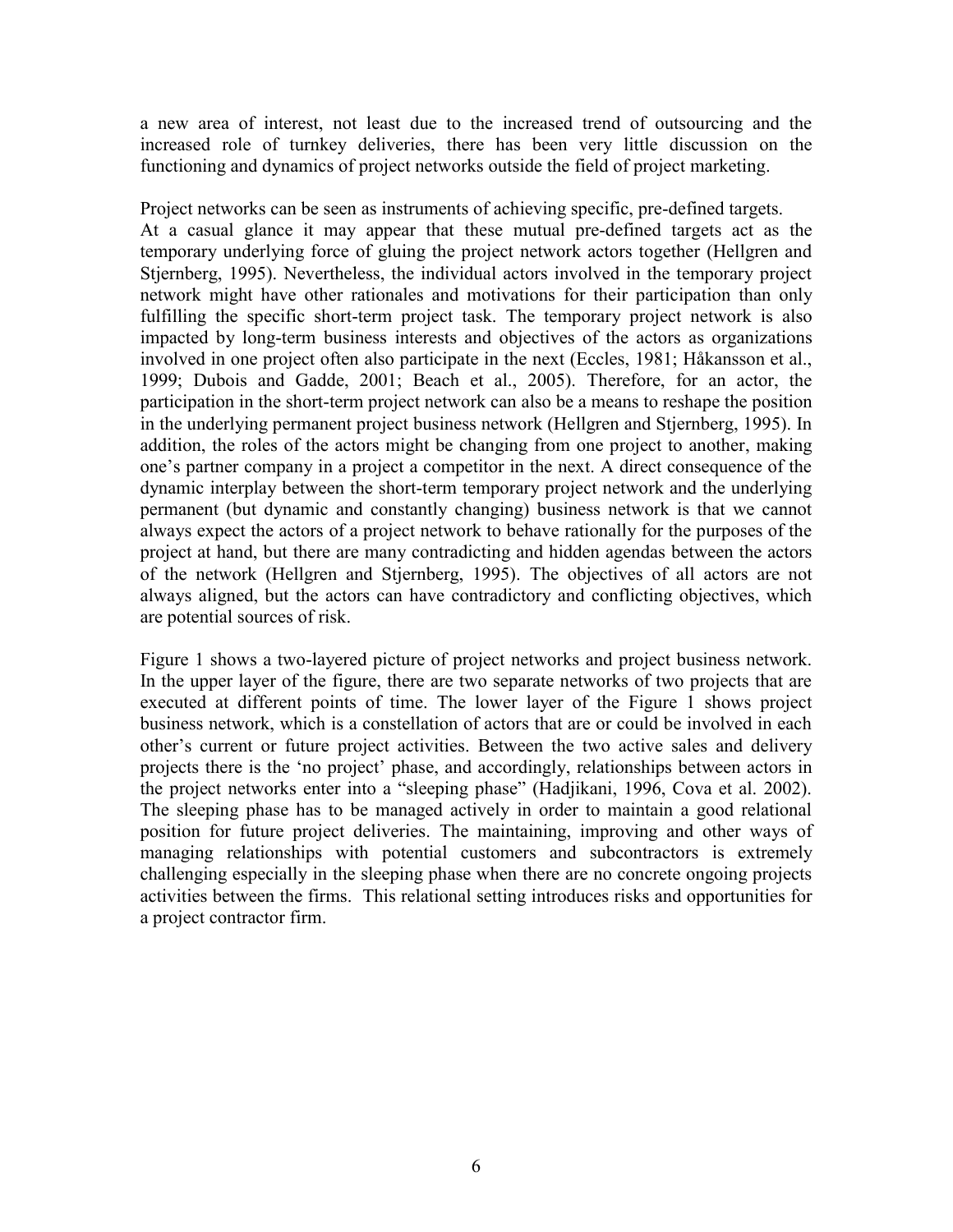

**Figure 1:** *Two interrelated layers: single project network and project business network*

The project business network combines the past, present and future into a network of business actors that are, or could potentially be, involved in mutual business activities in current or future projects (Figure 1). Due to its permanent and only slowly shifting business context-like setting with vague and adversial relationships and conflicting interests, a project business network is not as dense as the temporary project network. The project business network does not have such an intentionally constructed core as the project network of a single project does, but there may be intentional partnerships between the actors. The actors of a project business network are either loosely or tightly connected to the network. The actors either have an impact or there is a potential that they could have an impact on the business of delivering projects by some other actors of the network. The actor of a project business network can often itself influence how loose or tight its relationships and connections to certain specific other actors in the project business network are: there are several ways for any actor to develop relationships to other business actors in the network. The actors of the project business network can have collaboration with synergistic aims, or it can be the case that the aims between the actors in the project business network are contradictory and conflicting, which implies adversarial relationships, competition or rivalry.

Basing on the previous discussion, it is of utmost importance that while considering interorganizational relationships between project network actors, we go beyond single projects to their inter-organizational business relationships. Actors' relationship positions in the overall business network affect the risks arising at the level of single projects. Furthermore, on the other way round, relationships at the level of single projects affect the risks arising at the business level above projects, which has implications on long-term business performance with a portfolio of current and future projects.

### *Subcontractors' inter-organizational relationships as a source of risk for the contractor*

In the purchasing literature, subcontractor risk assessment from the viewpoint of a contractor is intertwined mostly with the actual subcontractor selection process and subcontractor capability evaluation. Mainly the discussion in terms of subcontractor risks within projects relates to procurement risks, which are typically categorized to technical, quality, schedule, delivery and cost performance of subcontractor (e.g. Fleming, 2003;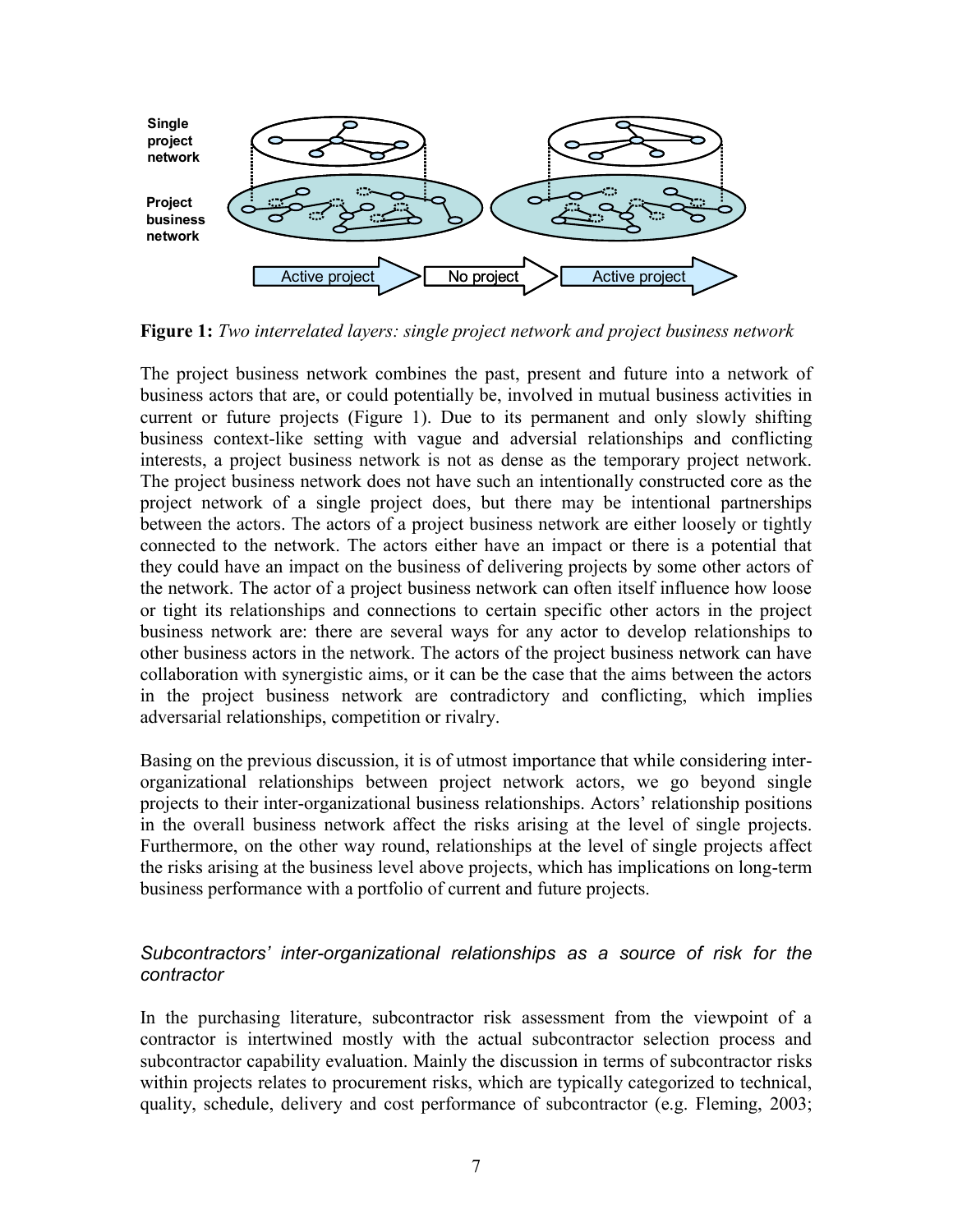Hallikas et al., 2004; Miller and Lessard, 2001; Sadgrove, 1996; Treleven and Schweikhart, 1988). Risk assessment related to project subcontractors is mainly concentrating on an individual subcontractor's capability and almost completely ignoring the relationship aspects and the impacts of the actual relationships.

Research on inter-organizational relationships has provided many kind of typologies and categorizations. There is abundance of papers discussing the vertical dyadic interorganizational relationships between buying companies and subcontractors i.e. buyersubcontractor relationships (e.g. Ellram and Hendrick, 1995; Holm et al., 1999). Especially, the need for stronger buyer-subcontractor communication and interorganizational coordination enabling performance advantages has been coloring the recent academic discussion spiced with examples of Japanese firms and keiretsus (e.g. Dyer and Nobeoka, 2000). Therefore, the cases of subcontractor partnering are studied mostly in industries with repetitive production. In essence, the classical dichotomy of TCE (Transaction Cost Economics) view structures exchange relationships along a continuum of vertical interaction, with markets on the one end and hierarchies on the other end (Williamson, 1975). At the extreme pole are the hierarchical forms, where there is the completely vertically integrated firm, where all activities from sourcing raw materials up to the sale are coordinated by a single company. Spot market, on the other hand is described as discrete exchanges wherein the identity of parties, the time dimension and the product characteristics do not actually matter (Williamson, 1975).

The newer forms of relationships such as co-operative subcontractor relationships and buyer-seller partnerships are often acknowledged as hybrid forms of the hierarchy-market dimension (Spina and Zotteri, 2000). An archetypal categorization in terms of supply chain management is to divide the relationships into transactional-type relationships and partnership-type relationships (Lee, 2001), the former based on contracts and rules and the latter involving risks and benefits sharing. Accordingly, the transactional type of relationship can be characterized as arms-length, competitive type of relationship and the latter as collaborative, embedded and cooperative relationship (Uzzi, 1996).

In an ideal-type atomistic market self-interest drives action, dependence is low and actors might constantly switch to new buyers, and sellers exchange partners. Exchange therefore bases on price information distilling the information needed to make efficient decisions, and the relationships are typically linked by arm's-length ties. Collaborative relationships, on the other hand, are characterized by open information sharing and social embeddedness (Granovetter, 1992; Uzzi, 1997). Furthermore, these types of relationships have often been characterized by trust, impersonal ties, joint problem solving mechanisms and mutual commitment rather than by explicit contracts. This is considered to make expectations more predictable and reduce the monitoring costs of other parties' actions (Uzzi, 1997). The picture is often, however, not this straightforward, as there is often both competition and co-operation involved. Brandenburger and Nalebuff (1996) have referred to this type of relationship as co-opetitive relationships, which are of essence especially in project-based environments where a supply partner in one project might be a competitor in the next.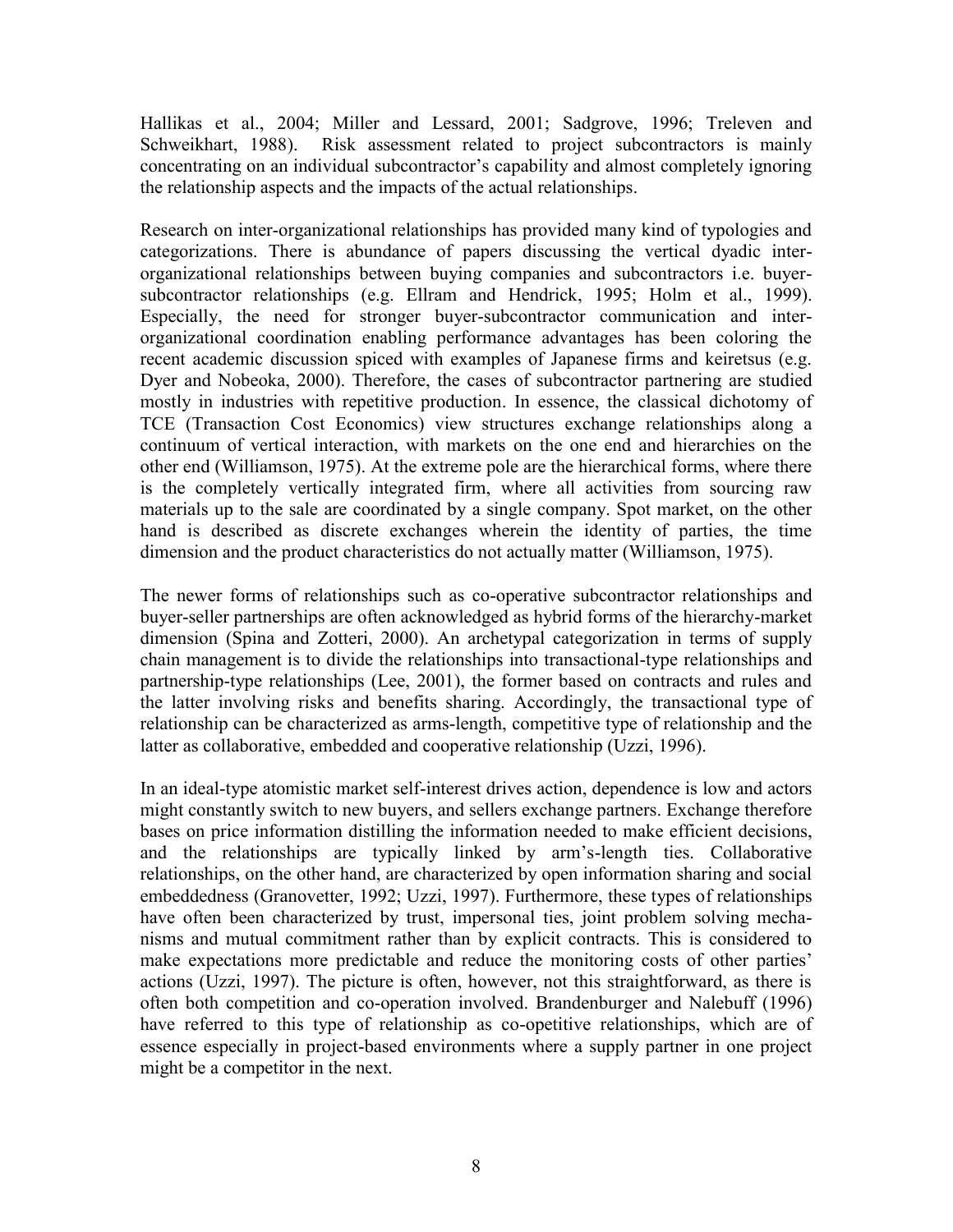### **Empirical study**

#### *Empirical study with two project contractor firms*

The empirical study is conducted with two project contractor firms: a telecom system contractor and an automation system contractor. Both contractor firms are globally operating contractors delivering complex systems and acting in the central role of a main contractor in various projects. The purpose of the empirical study is to identify subcontractors' inter-organizational relationships that are meaningful for the contractor and serve as relevant risk sources.

As project risk management includes not only reducing the consequences of adverse events but also increasing the positive outcomes from favorable events, we identify in our empirical study, business relationships that have both unfavorable and favorable impacts on contractor's projects and business. Thus, concerning the terminology of our empirical study, where necessary, we use the term 'opportunity' to refer to a 'risk' with a consequence of specific favorable nature.

### *Triad as a methodological tool for the empirical study*

We used the concept of triad as a methodological tool to analyze subcontractors' interorganizational relationships and the risks that arise from them. A single business relationship exists both in itself and at the same time it is embedded in a context through its connections to other relationships (Granovetter, 1992). Van de Ven and Ferry (1980) suggest that a larger network system can be studied by first examining the network by collecting the data systematically from the smallest unit, which is the pairwise relationship. Then, they suggest that dyadic relations can be grouped to permit an evaluation of the total cluster of pairwise relations between the organizations. The whole system could then be diagraphically represented as a network of the inter-unit system with e.g. communication flows between the organizations. A triad is a network constellation of three actors. Therefore, a triad represents the smallest entity that can be considered as a network – or smallest subnetwork of a larger network. In a triad of three companies, all relationships connecting each two actors affect each other. The effects of a relationship on other relationships are often referred to secondary, indirect or network functions of relationships as proposed by Möller and Törrönen (2003). Traditionally triads have been examined in the context of two or three connected relationships (Blankenburg, 1992; Havila, 1996; and Ritter, 2000). Recent studies in the field of supply chain management have expanded the dyadic buyer-subcontractor approach to a triadic context of buyer and two subcontractors (Wu and Choi, 2005). Yet, some critique has been presented in the undiscerning use of the concept of triad (Holmen and Pedersen, 2000). The critical arguments state that in these studies, the triad is mainly defined by three actors and two or three relationships – and not by three actors and three relationships, which would be in line with the conceptualisations of triads (Holmen and Pedersen, 2000).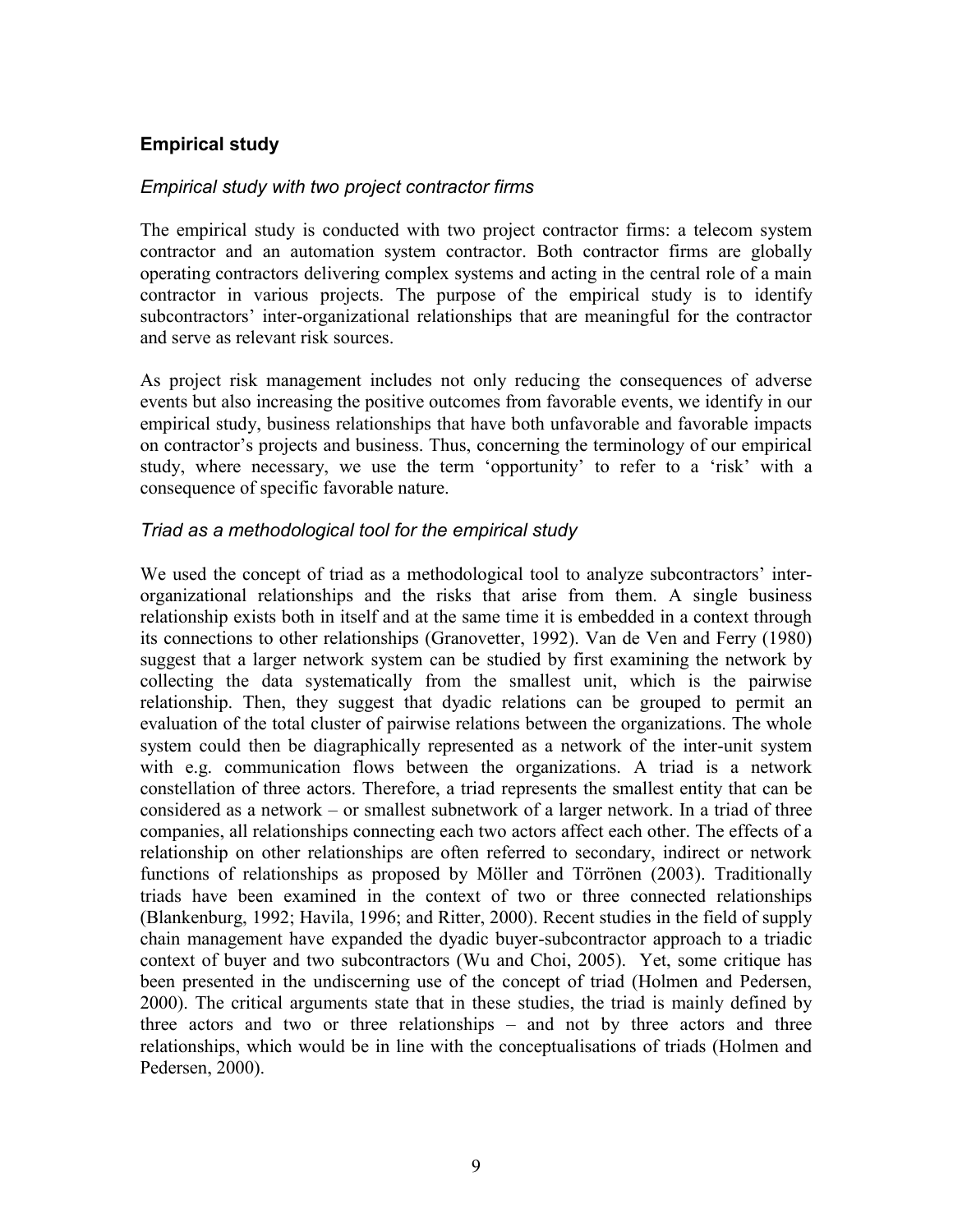Van de Ven and Ferry (1980) suggest that dyadic relationships between each two network actors can be evaluated by measuring and assessing work flows and information flows between the two actors. In project networks the actors are often connected to each other due to e.g. interdependent reciprocal tasks or existing business relationships in previous projects. Figure 2 shows four different types of triads with a subcontractor's meaningful relationship to a third party that our empirical study suggested treating a risk source in a business setting between contractor and subcontractor. The four triads are: 1) contractor-subcontractor-subcontractor, 2) contractor-subcontractor-competitor, 3) contractor-subcontractor-client, and 4) contractor-subcontractor-non business actor. In the empirical study, we report findings concerning each of the four triads.



**Figure 2:** *Four types of triads based on the subcontractor's relationship with a third actor in a contractor-subcontractor business setting* 

### *Research approach and empirical data gathering*

The empirical study adopts an inductive approach, as the previous research is scarce on how a subcontractor's business relationships with third parties may influence the contractor's project business. The applied research strategy was a multiple case study strategy (Yin, 1994), in which triads serve as entities that represent cases. The data was collected in altogether eleven semi-structured interviews in two project contractor firms. The duration of one interview varied between one to three hours. All of the interviewees were experienced managers who had been responsible for managing and developing subcontractor selection and relationships. The interviews were focused around the theme on how subcontractors' inter-organizational relationships are taken into account in project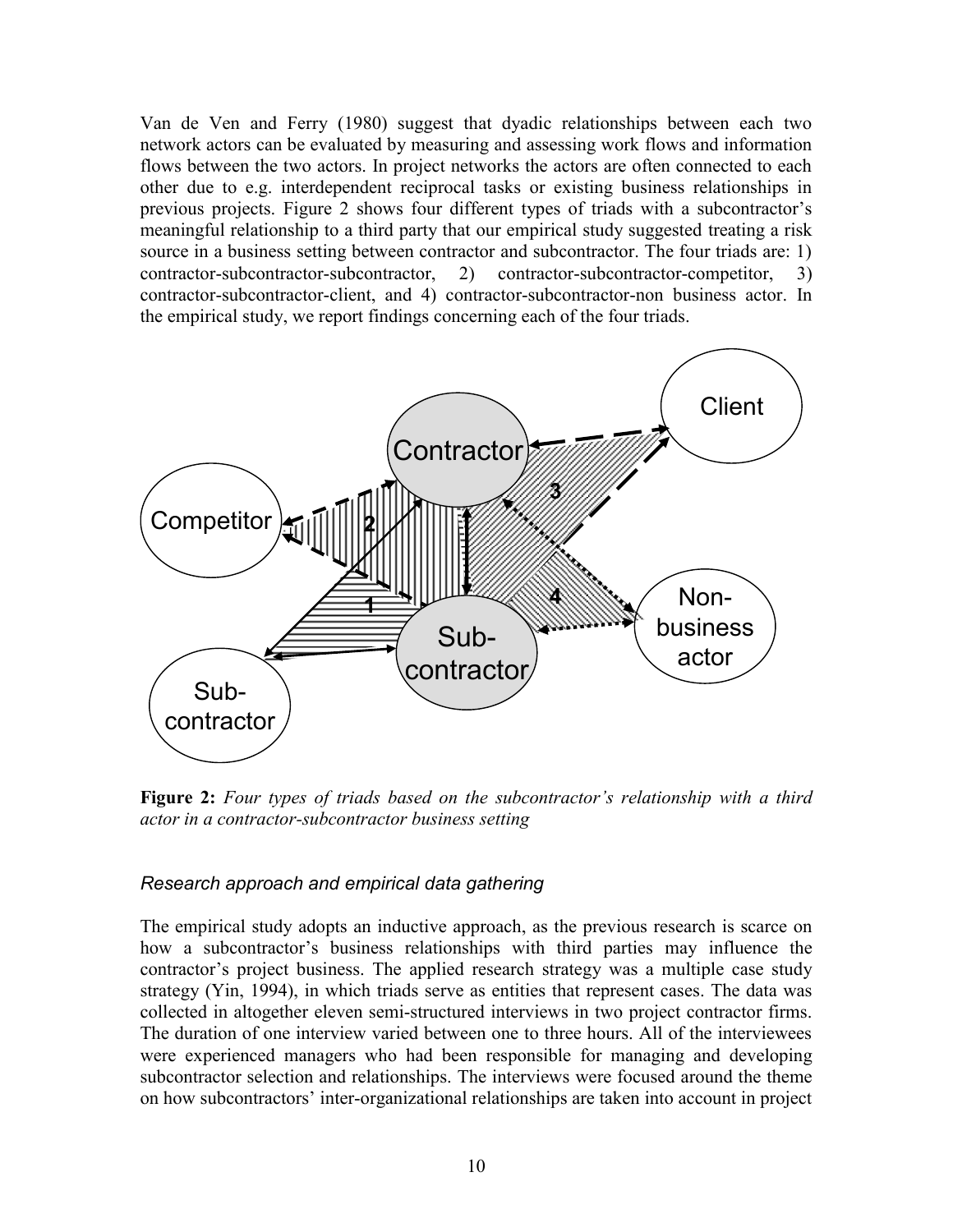risk management and what kind of implications these relationships have for the contractor. Furthermore, more in-depth information about how subcontractors' business relationships influence contractor's projects and business was gained by further focusing on realized *critical triadic incidents* that were identified and analyzed by the interviewees. The critical triadic incident approach is based on the critical event approach suggested by Miles and Huberman (1994). By focusing on triadic incidents, the empirical study aimed to discover different risks, their sources and their nature, by analyzing how the risks arose from subcontractors' relationships. In our empirical study, a critical incident can be defined as "a triadic event that poses risks for the contractor". Concerning the validity of the results, one important limitation with the results is that the relative importance of critical triadic incidents cannot be objectively determined (Stauss and Weinlich, 1997). This is because different individuals consider and interpret different events as critical. Some of the triadic settings and risks observed in this study could be considered as typical within the researched contexts, but with such inductive research approach and related data collection methods used, we did not have an opportunity to ensure high saturation in the data. In order to achieve saturation for even better validity of the results in the future, further research would be needed that would more systematically collect leaner data with even more formal instruments derived from the results of this study. For improving the validity of the results of this study, the data was complemented with existing documents and workshops with several experienced project business managers and employees participating in each workshop. The workshops served as group interview forums for the research, but the actual rationale for the firms was to have the workshop for developing company management practices. These workshops operated as an important complementary information source: more in-depth context data could be attained, as the workshop participants reviewed events in the project lifecycle and relationship development of their projects through critical incidents.

### **Results from the empirical study**

As a result of the data collection, by identifying and analyzing triadic incidents, we recognized that each incident seemed to relate to the contractor, a subcontractor and the subcontractor's relationship to one of the following four different actors: another subcontractor, contractor's competitor, contractor's client, and non-business actor. Based on these results, we formed the four different types of triads that were introduced already earlier in Figure 2. Furthermore, by identifying and analyzing triadic incidents, we identified several ways how subcontractors' business relationships served as risk sources and caused either short-term operational project performance related risks or long-term business performance related risks for the contractor. Table 1 reports risks (and opportunities) suggested by the empirical data on critical incidents. The content of the table reflects the empirical data by explaining the logics of risk sources and impacts. Furthermore, the rich empirical data is reflected also later in this paper in the managerial implications section, which discusses in more detail relevant insights acquired from the empirical study.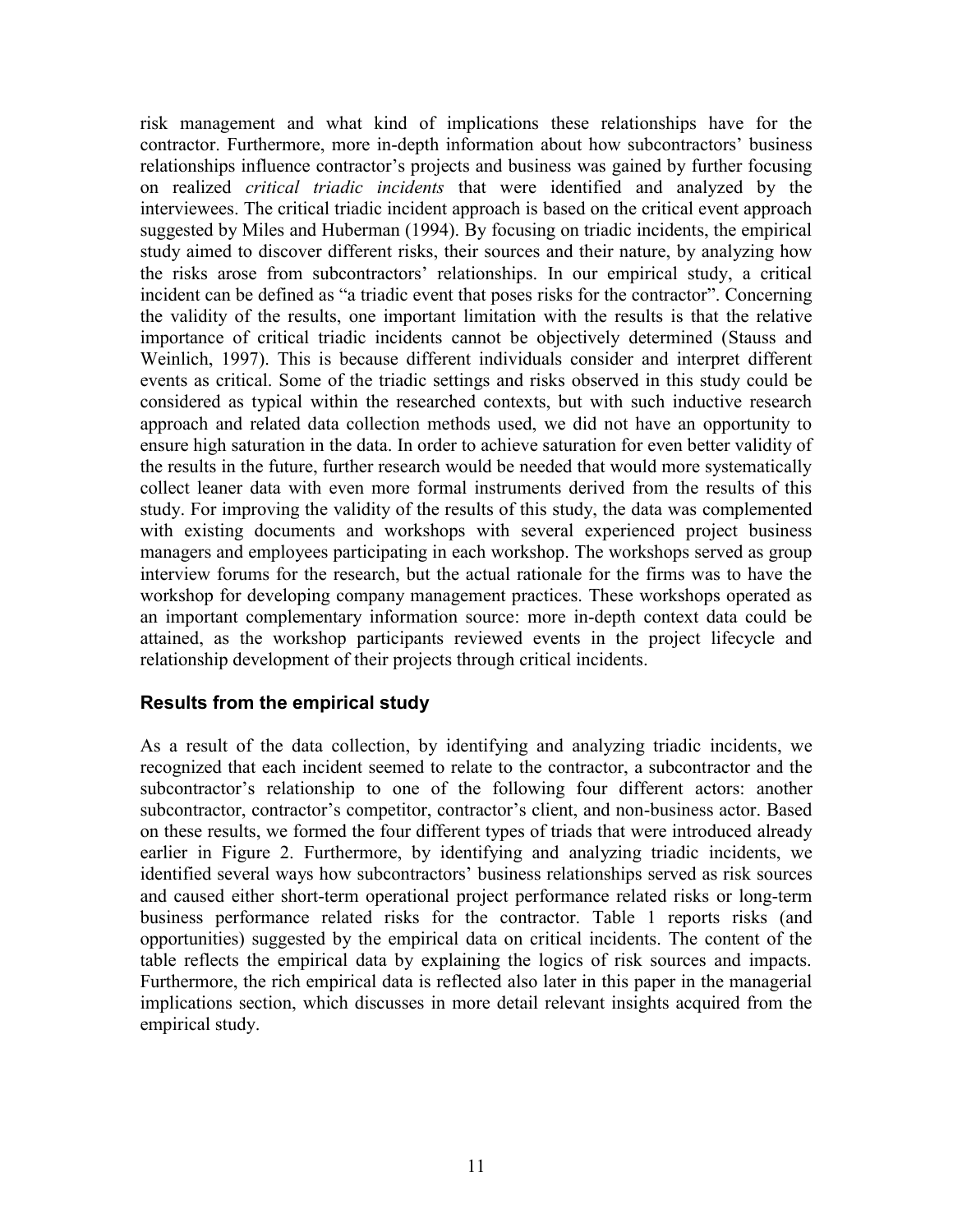**Table 1:** *Subcontractor's business relationships as risk sources as suggested by the empirical study, and respective impacts of risks on the contractor's project and business performance*

| Triadic setting                            | Impact of subcontractor's<br>relationship on contractor's<br>project performance                                                                                                                                                                                                | Impact of subcontractor's<br>relationship on contractor's<br>business performance                                                                                                                                                                                                                                                                                                 |
|--------------------------------------------|---------------------------------------------------------------------------------------------------------------------------------------------------------------------------------------------------------------------------------------------------------------------------------|-----------------------------------------------------------------------------------------------------------------------------------------------------------------------------------------------------------------------------------------------------------------------------------------------------------------------------------------------------------------------------------|
| Contractor-subcontractor-<br>subcontractor | Competition between two<br>subcontractors decreases<br>project performance since<br>subcontractors refuse to co-<br>operate or even concentrate on<br>hindering each other's<br>activities in the project.                                                                      | Two subcontractors form<br>coalition and share tendering<br>information, which reduces<br>contractor's bargaining power.<br>Subcontractor-subcontractor<br>coalitions from one project to<br>another increase subcontractors'<br>power and weaken the<br>contractor's cost efficiency in<br>future projects.                                                                      |
|                                            | Subcontractors' weak or<br>adversial or competitive<br>relationships with other<br>subcontractors introduce<br>operational performance risks<br>for the project.                                                                                                                |                                                                                                                                                                                                                                                                                                                                                                                   |
|                                            | Subcontractors' strong and<br>established horizontal<br>relationships support efficient<br>performance in tasks, which<br>are interdependent: adaptation<br>and learning among<br>subcontractors bring<br>operational opportunities that<br>improve project performance.        |                                                                                                                                                                                                                                                                                                                                                                                   |
| Contractor-subcontractor-<br>competitor    | Subcontractor's intension to<br>deliver also to the contractor's<br>competitor because of the<br>same customer's investment<br>project decreases project<br>performance due to<br>subcontractor's insufficient                                                                  | Subcontractor's co-operation with<br>the contractor's competitor in<br>competitive tendering weakens<br>the contractor's network position<br>with the client(s) and the<br>competitor.                                                                                                                                                                                            |
|                                            | resources in project execution.<br>Intra-network competition in<br>the client's investment scheme<br>causes delivery problems in<br>the case of resource<br>constraints, especially when<br>the subcontractor prioritizes<br>delivering to a competitor in<br>the same network. | Subcontractor's business<br>relationship with a competitor<br>causes a risk that the contractor's<br>know-how is transferred to the<br>competitor to benefit the<br>competitor's business, but<br>simultaneously the relationship<br>introduces an opportunity for the<br>contractor to acquire competitor<br>know-how that improves the<br>contractor's business<br>performance. |
|                                            |                                                                                                                                                                                                                                                                                 | Subcontractor's business<br>relationship with a competitor                                                                                                                                                                                                                                                                                                                        |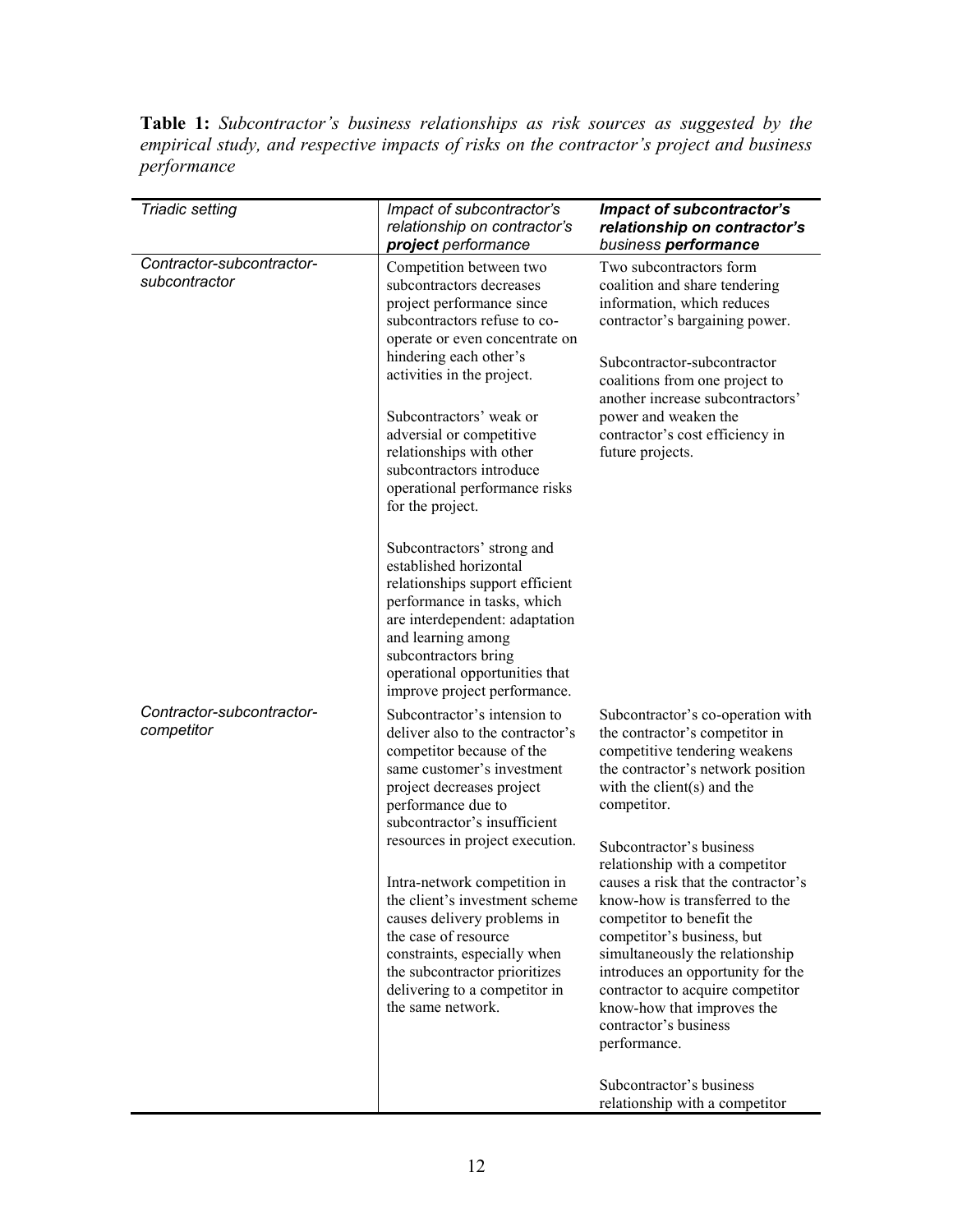|                                                |                                                                                                                                                                                                                                                                                                                                                                                                                                       | supports the subcontractor's<br>learning through increased<br>versatile business experience, and<br>this way enhances the<br>subcontractor's capability to<br>support the contractor's business<br>better. This is an opportunity.                                                                                                                                                                                              |
|------------------------------------------------|---------------------------------------------------------------------------------------------------------------------------------------------------------------------------------------------------------------------------------------------------------------------------------------------------------------------------------------------------------------------------------------------------------------------------------------|---------------------------------------------------------------------------------------------------------------------------------------------------------------------------------------------------------------------------------------------------------------------------------------------------------------------------------------------------------------------------------------------------------------------------------|
| Contractor-subcontractor-client                | Client forces the contractor to<br>select or favor certain<br>subcontractor, and this<br>subcontractor's close<br>relationship with the customer<br>enables the subcontractor to<br>build a direct communication<br>and control link with the client<br>and simultaneously keep away<br>from contractor's direct<br>control, which decreases<br>contractor's power to control<br>project execution and lowers<br>project performance. | Subcontractor's relationship with<br>the client helps the subcontractor<br>to by-pass the contractor in<br>tendering and sell directly to the<br>client, and even to start to<br>compete with the contractor.<br>A subcontractor uses a project as<br>an enabler to build a direct<br>business connection to a client,<br>with an intention of by-passing<br>the contractor in the following<br>projects or service agreements. |
|                                                | Subcontractor-client<br>relationship causes operational<br>problems in the project<br>execution phase due to<br>subcontractors direct<br>communication channels to the<br>client, which distorts the<br>contractor's control<br>information. A subcontractor<br>can also utilize its good<br>relationship with the client as a<br>source of power.                                                                                    | Subcontractor-client relationship<br>serves as a supportive factor in<br>the project marketing phase, as<br>the subcontractor's good<br>relationship with the client and<br>reputation assures the client that<br>the contractor's project will be<br>well-resourced.                                                                                                                                                           |
| Contractor-subcontractor-non<br>business actor | Subcontractor's contacts with<br>local authorities help to<br>increase the credibility of the<br>contractor in tendering, and<br>also to avoid unnecessary<br>problems with authorities and<br>regulators in the execution and<br>execute the project with the<br>localized relationship more<br>efficiently. This is an                                                                                                              | Subcontractor's adversial<br>relationships with a non-business<br>actor harm also contractor's good<br>relationship with the non-<br>business actor, which poses a<br>possibility that the contractor may<br>lose its reputation as a trusted<br>actor in the market.<br>Subcontractor's good                                                                                                                                   |
|                                                | opportunity.<br>Subcontractor's relationships<br>with local non-business actors<br>may support the execution of a<br>project for example in the<br>process of acquiring local<br>permits and approvals.                                                                                                                                                                                                                               | relationships with local<br>authorities may be utilized in<br>forthcoming projects. This means<br>that the subcontractor acts as a<br>bridge between the contractor and<br>local authorities. This is an<br>opportunity.                                                                                                                                                                                                        |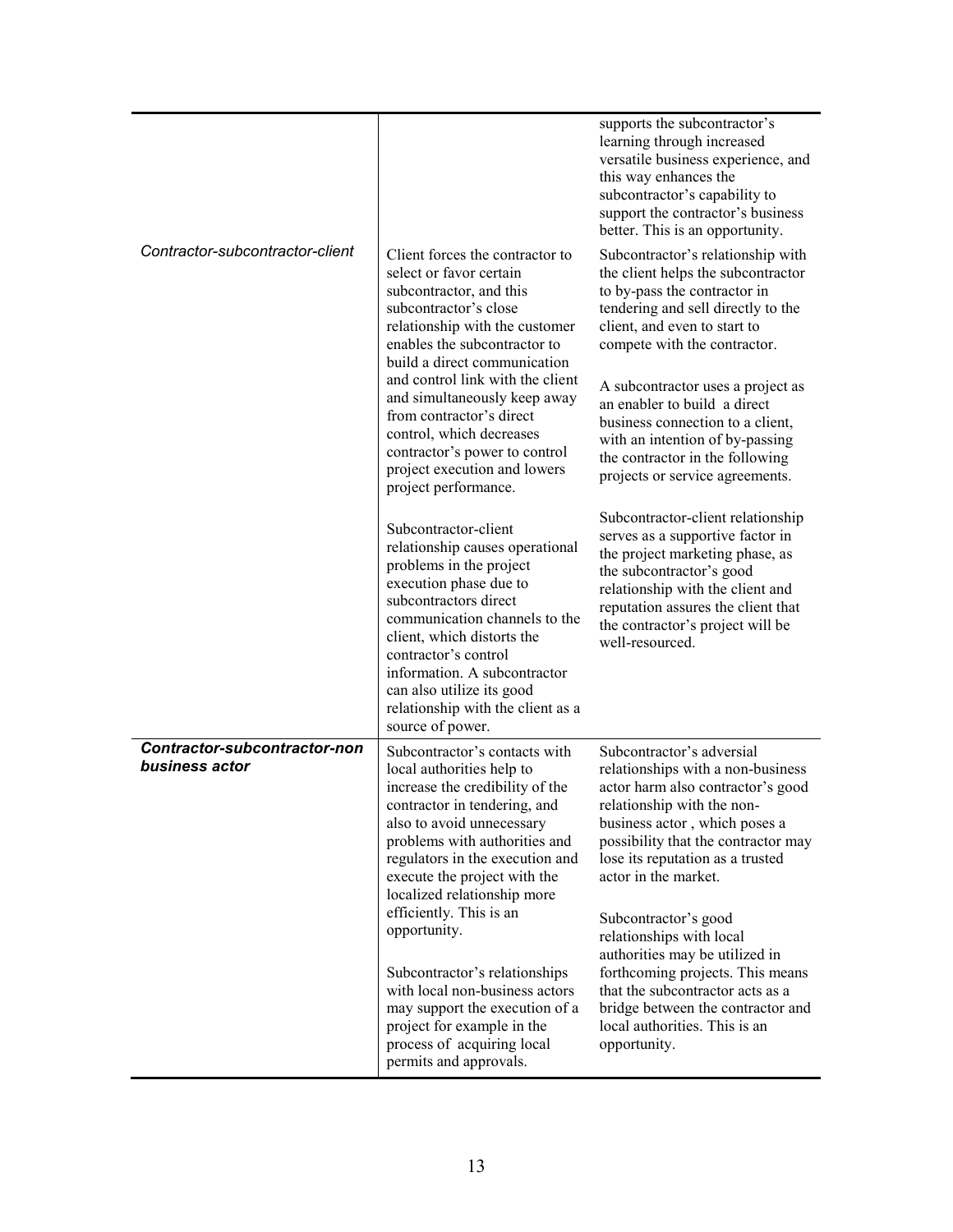Distinguishing the 'project performance' and 'business performance' related risk impacts in different columns in Table 1 emphasizes the different nature of risks and different logic of how risks and their consequences arise. Project performance related risk impacts are effective on the single project network layer, whereas the business performance related impacts can be identified on the project business layer (see Figure 1 for project and business level layers). These two network layers are interrelated. Thus, in order to get a holistic view of the effects of subcontractors' inter-organizational relationships, the relationships and risk impacts have to be analyzed in the context of both network layers.

Risks with project performance impacts relate to the functioning of temporary project networks that enable successful project sales and delivery process. Risks with business performance impacts relate to the structure and to the functioning of the long-term business network, which enables the contractor's ability to create further business through projects in a profitable manner. These findings are in line with the suggestions made by Hellgren and Stjernberg (1995), who propose that project actors have short-term project related objectives for participating in the network, but at the same time they also actively create further business opportunities by reshaping the underlying business network. Depending on whether such objectives of a subcontractor are in line with the contractor's objectives, the subcontractor's inter-organizational relationships can introduce either favourable or unfavourable impacts for the contractor's project or business.

### **Discussion and further research**

In existing research, the focus of subcontractor risk considerations has remained mostly at the level of evaluating an individual subcontractor's capability. Such considerations ignore the risks and opportunities arising from subcontractors' current and potential interorganizational relationships in the temporary and underlying project business networks. This study addresses the risks prevalent in inter-organizational relationships by identifying effects that project subcontractors' inter-firm relationships have on a contractor. Existing project risk management literature neglects risks that relate to these kinds of relational effects in complex and dynamic project networks in a project business context.

This way, our study also paves the way for a new kind of risk management with a new theoretical basis. This study provides foundations for theory building of novel risk management, by selecting to address the risk management theme by using the literatures on project and business networks, inter-organizational relationships, purchasing, and project risks.

An important foundational observation of the paper is that single projects are not isolated entities, but their risks are introduced and influenced by the long-term business network and its inherent relationships. In existing project risk literature, the long-term business network and related business relationships are too often ignored as issues that would not belong to considerations of single projects. Indeed, the recognition of two different but interrelated network layers in this paper are relevant. Business relationships introduce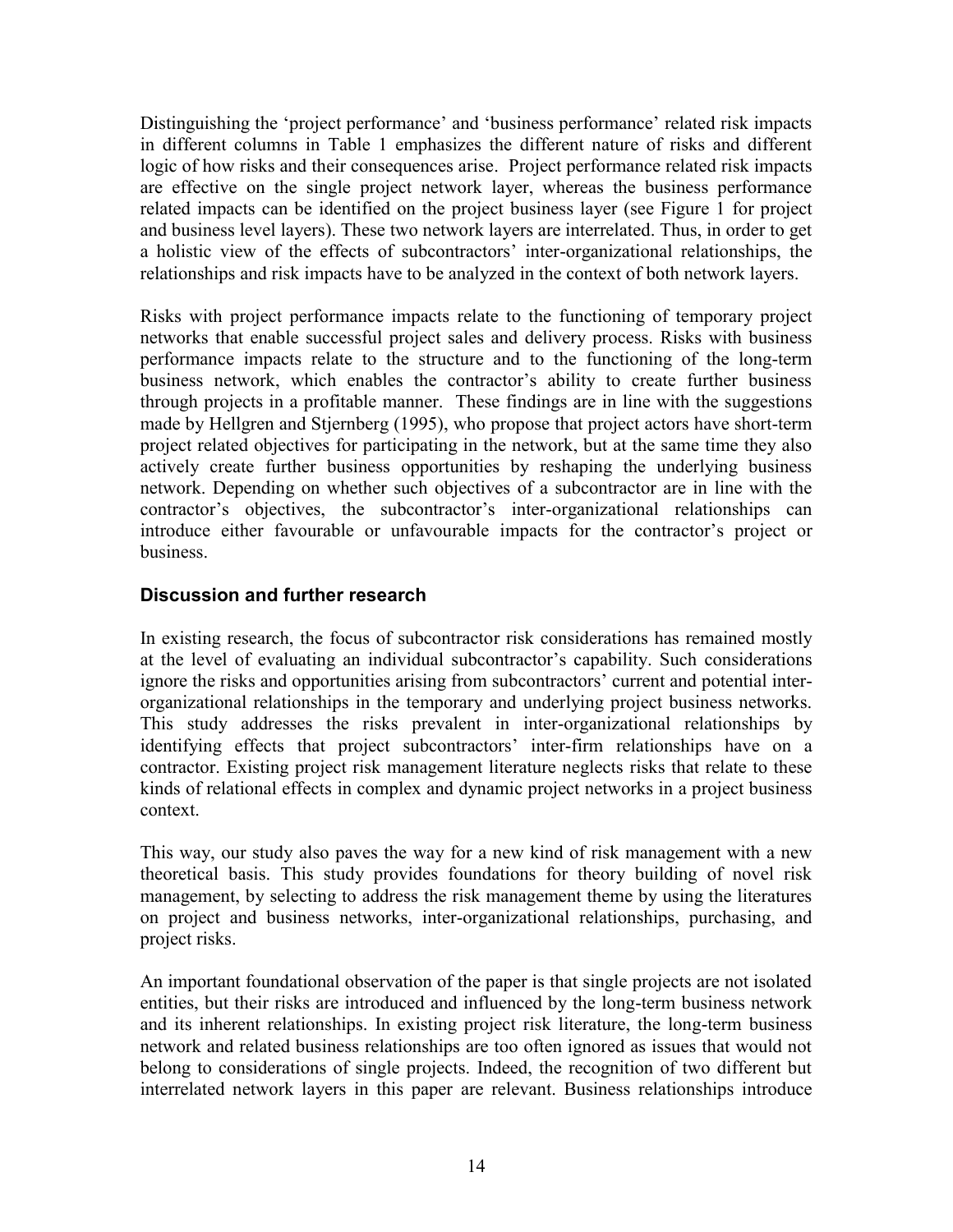risks to both the temporary project network layer and the permanent business network layer, but the risks and their impacts are continuously embedded to both layers in an inseparable way.

### *Managerial implications*

The managerial implications of the study are versatile. Managers need to identify, analyze and manage risks as well as potential opportunities, from a more diverse range of sources and contexts (Ritchie and Brindley, 2000; Harland et al., 2003). The empirical analysis recognizes that the effects of subcontractors' inter-firm relationships include both unfavorable risks and favorable opportunities. Further, a clear distinction between risks and opportunities of different nature can be made, as based on their short-term impacts on project performance and long-term impacts on business performance. Therefore, it is of importance for the contractor to systematically and continuously manage both types of relationship risks and not only focus on evaluating an individual subcontractor's capability when selecting a subcontractor for an individual project. The approach suggested in this paper enables a formal and explicit analysis of risks and opportunities rising from project subcontractors' relationships in a networked project. This supports an application of a more proactive risk assessment process that takes a project's dynamic network effects into account.

The identified risks and opportunities bring up issues related to control or co-ordination benefits of subcontractor relationships. A contractor may use their relationship with a subcontractor to control their actions and manage the risks in the project or business network (for discussion about control benefits of inter-organizational relationships see, for example Burt, 1992). On the other hand, inter-organizational relationships may also facilitate joint problem solving and innovation, as the actors utilize fine-grained information that is available through relationships to enable them effectively co-ordinate their inter-organizational practices (Uzzi, 1997; Dubois and Gadde, 2000). In complex tasks, when there exists reciprocal interdependencies between actors, efficient project work may require the co-ordination of activities directly between various actors in the project network without the contractor being in the intermediating role.

The framework of identifying, categorizing and reporting risks in this paper can be employed as a novel risk management approach in subcontractor evaluation and selection. Furthermore, the results of this study can even be used to set new criteria in subcontractor selection. Such criteria could include, for example: the estimated frequency of the exchange, type of exchange, criticality of exchange, history of the relationship, state of the buying company's relationship with the client, subcontractors' relationships to other network actors, state of inter-personal relationships, network positions and power, nature of the network, informal and formal relationships, role stability of network actors, network turbulence, and relationship-specific enablers and barriers. Further studies on subcontractor selection and the impact of subcontractor selection on project and business performance is needed.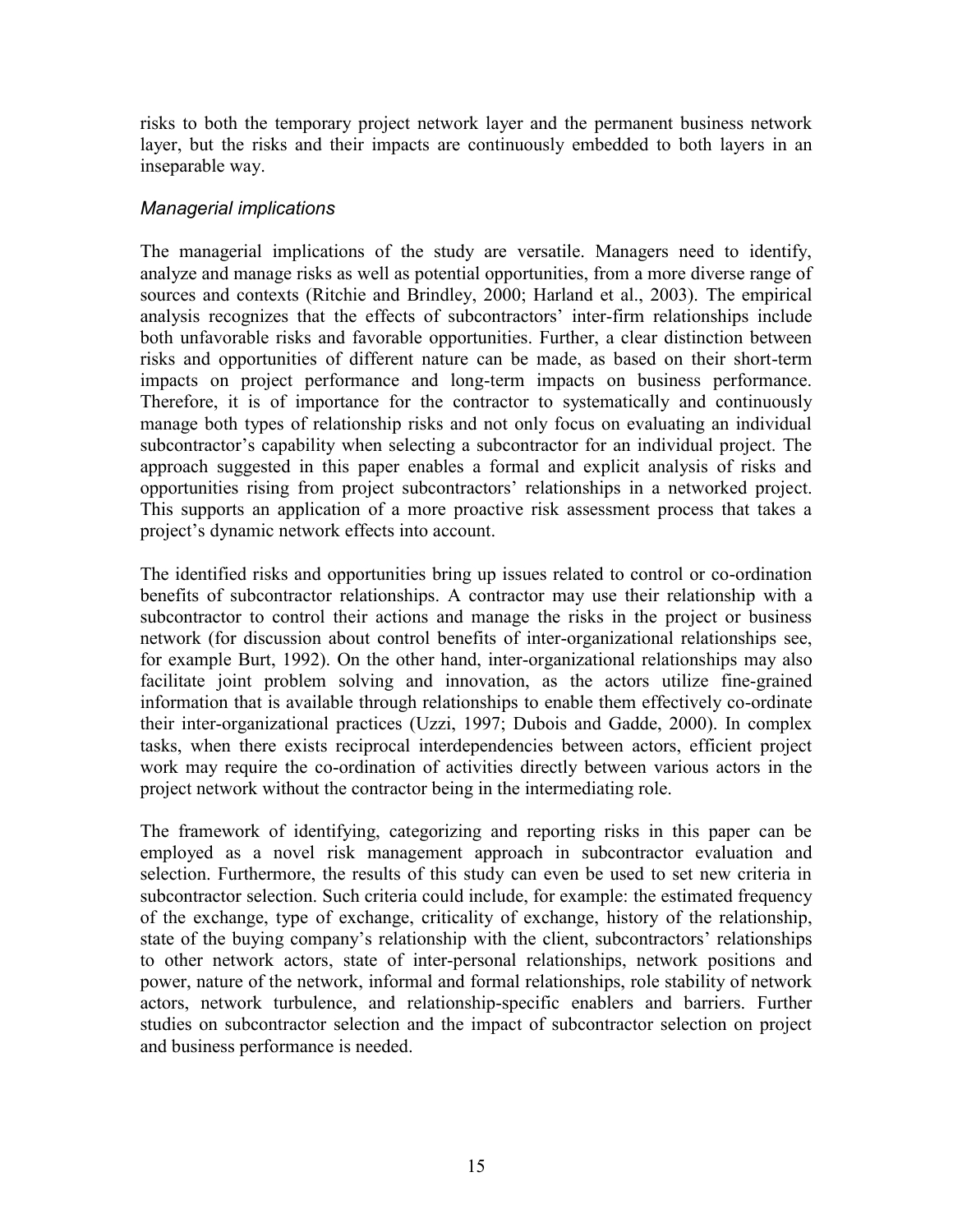In the case of a contractor-subcontractor-subcontractor triad, it is illustrated that the conflicting horizontal relationships between two different subcontractors that have interrelated processes may pose major risks threatening the successful execution of the project. This finding concerns the issues of coordination among different actors in the project network. Thompson (1967) distinguished between pooled, sequential and reciprocal interdependence. Sequential interdependence is "the situation in which direct interdependence can be pinpointed between parts and the order of that interdependence cab be specified". Reciprocal interdependence refers to the "situation in which the outputs of each part become inputs for the others".

It has been considered highly beneficial to bind a certain subcontractor to the contractor early enough in order to ensure a technically and commercially competitive tender, finegrained and early knowledge sharing and to signal to the client that capable resources are available. However, as our empirical data shows, trusted suppliers with which mutual adjustment has occurred, may also co-operate with contractor's competitors during the quotation preparation case, rendering the contractor's position in the tender competition. This brings up the issue of control and trust in the contractor-subcontractor relationship. It is likely that the more committed a certain subcontractor is to a contractor, for example the more stable project demand the contractor has offered to the subcontractor, the more unlikely it is for the subcontractor to tender with the competitor, and act as an agent creating intra-network competition.

The triadic case of subcontractor being connected directly to the client might harm the execution of a single project but further pose potential by-pass risks for the contractor. The risk of a subcontractor by-passing the contractor in the next project may also raise conflicting interests within the contractor firm's organization. This causes the harmful separation and disintegration of the project layer and the business layer even within the contractor's organization. For example, the project manager of the contractor firm may want to share information extensively and openly with the subcontractor, in order to guarantee the project's success. However, the business unit manager or key account manager in the contractor firm's line organization may want to limit extensive information sharing with the subcontractor, in order to prevent the subcontractor from acquiring such information that would help the subcontractor to become a competitor that by-pass them in the next project. The business unit manager or key account manager are more concerned about the success of the project business in the long-term, whereas the project manager's interest is to ensure the short-term success of the single project at hand.

### *Further research*

This paper suggests a new complementary perspective on an approach for identifying and assessing the risks and opportunities related to subcontractors in project networks. It also expands the perspective on single projects towards a wider perspective where any project is an integral part of the business of the actors participating to the project. As each subcontractor has its own business objectives, risks rising from subcontractors' interorganizational relationships for a project contractor in a project can often be related to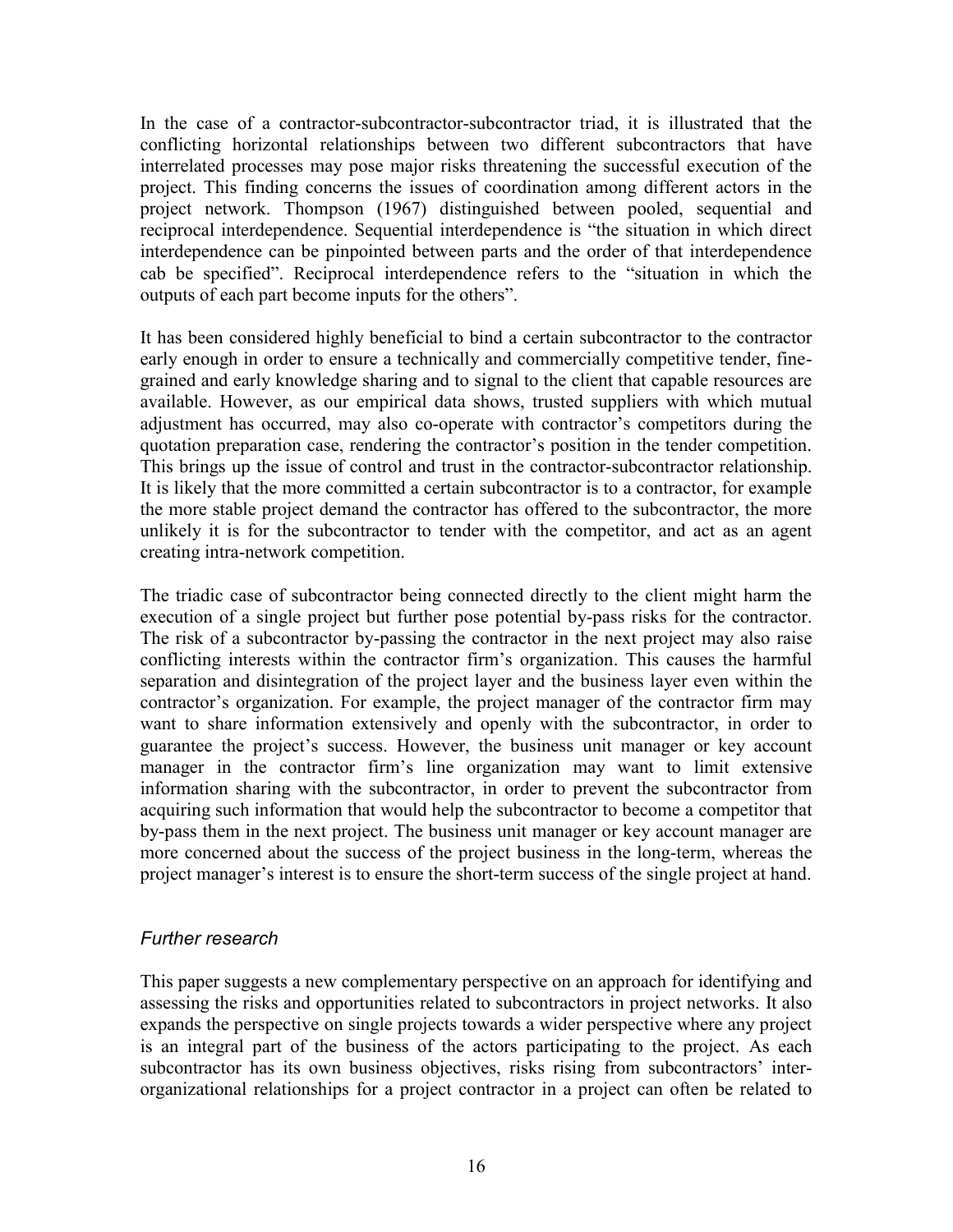different and non-aligned objectives of project network actors at the level of their longterm business interests. The business network setting creates and effects risks inherent in any project, and vice versa, any project creates and effects risks in the business of any actor engaged to the project. This kind of research on risks in networked project business context is scarce. There is also a need for future research on risk management in the context of networked projects and businesses.

From managerial point of view, the risks and opportunities identified in this study are related to the control and co-ordination of subcontractor networks. We suggest that risks and opportunities related to subcontractors' relationships should be actively taken into account in subcontractor management from the controlling perspective. To enable this, there is a need for studies focusing on active subcontractor risk management in projects, which would address the issue of how the contractor can effectively manage its subcontractors by specifically taking into account risks and opportunities arising from subcontractors' relationships with other actors.

### **References**

- Ahmed, M., 1993, *International Marketing and Purchasing of Projects: Interactions and Paradoxes*, Doctoral Thesis, Helsinki: Swedish School of Economics and Business Administration.
- Ahola T., Laitinen E., Kujala J., Wikström K., 2007. Purchasing strategies and value creation in industrial turn-key deliveries. A research paper to be presented in Euram 2007 conference in Paris.
- Artto K. A., 1986.,*Major Risk Factors in Construction Projects*, Ninth International Cost Engineering Congress 1986, NACPE, International Cost Engineering Council, Oslo.
- Artto K., Heinonen R., Arenius M., Kovanen V., Nyberg T., 1998. *Global Project Business and the Dynamics of Change*, Technology Development Centre Finland and Project Management Association Finland, Helsinki, Finland
- Artto K. A., Wikström K., 2005. *What is Project Business?*, International Journal of Project Management, Vol. 23., No. 5, July 2005, 343-353
- Baloi, D., Price, A.D.F., 2003, *Modelling global risk factors affecting construction cost performance*, International Journal of Project Management, Vol. 21, pp. 261- 269
- Blankenburg, D., 1992, *Kopplade Relationer i Industriella Nätverk, (Connected Relationships in Industrial Networks)*, Licentiate thesis, Uppsala University, Department of Business Studies.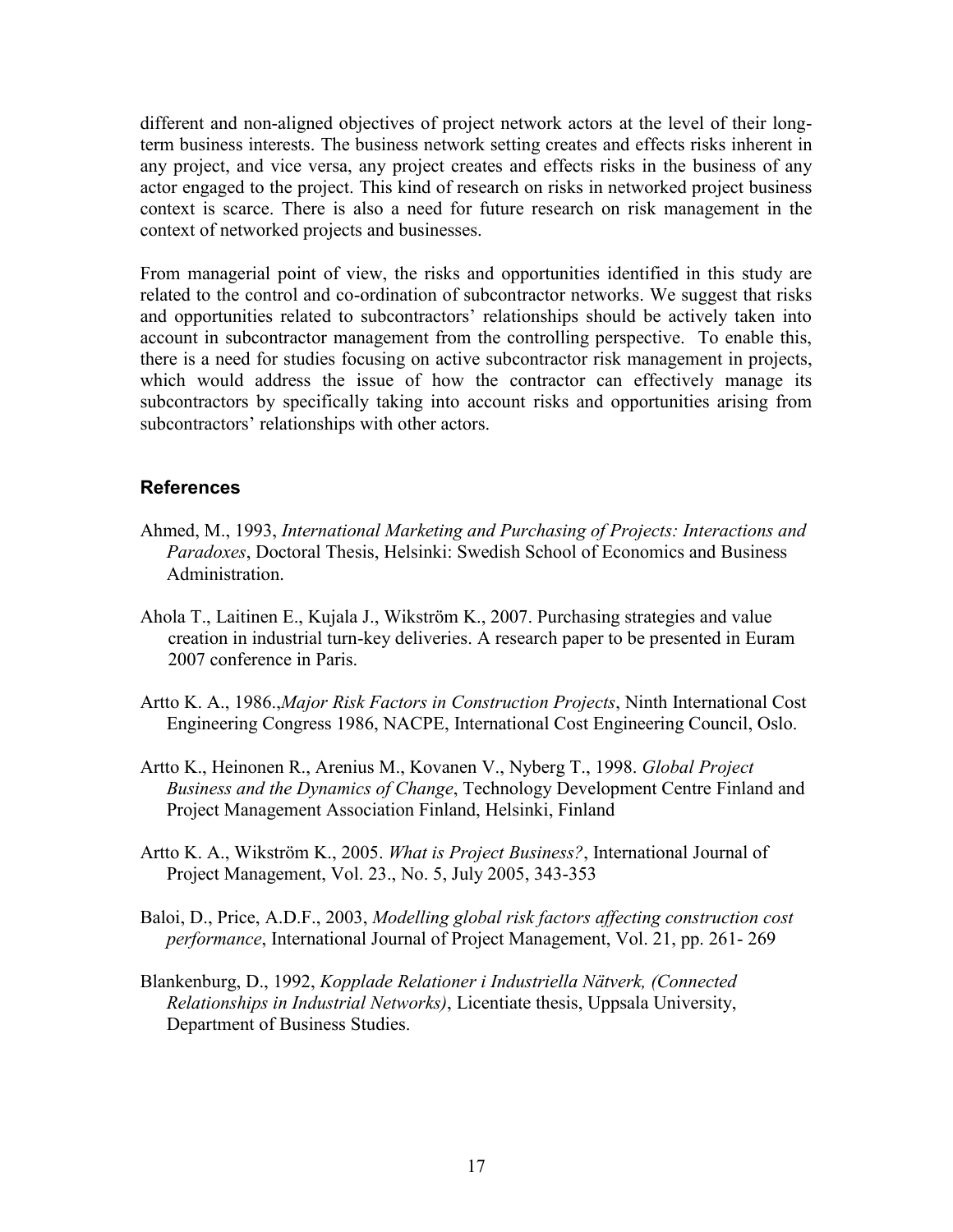- Beach, R., Webster, M. and Campbell, K., 2005, *An evaluation of partnership development in the construction industry*, International Journal of Project Management, 23(8), pp. 611-621.
- Boer, L., Labro, E. and Morlacchi, P., 2001, *A review of methods supporting subcontractor selection*, European Journal of Purchasing and Supply Management 7, pp. 75-89.

Brandenburger, A.M. and Nalebuff, B.J., 1996, *Co-opetition*, Doubleday, New York.

- Burt, R., 1992, *Structural Holes, The Societal Structure of Competition*, Cambridge, Harvard University Press.
- Chapman C. B. and Ward S., 2003, *Project Risk Management: Processes, Techniques & Insights*, 2nd Edition, Wiley, New York.
- Chapman C. B. and Ward S., 2002, *Managing Project Risk and Uncertainty: A Constructively Simple Approach to Decision Making*, Wiley, New York.
- Cohen, M.W., Palmer, G.R., 2004, *Project risk identification and management*, AACE International Transactions, 2004.
- Cova, B. and Robert, S., 2005, *Six key points to merge project marketing into project management*, International Journal of Project Management, 23, pp. 354-359.
- Cova, B., Ghauri, P. and Salle, R., 2002, *Project Marketing: Beyond Competitive Bidding*, John Wiley & Sons Ltd.
- Cova, B. and Hoskins, S., 1997, *A Twin-track Networking Approach to Project Marketing*, European Management Journal, 15(5), pp. 546-456.
- Dubois, A. and Gadde, L-E., 2000, *Supply strategy and network effects – purchasing behaviour in the construction industry*, European Journal of Purchasing and Supply Management 6, pp. 207-215.
- Dubois, A., Gadde, L-E, 2001, *The Construction industry as a loosely coupled system – implications for productivity and innovativity*, 17th IMP Conference, September 2001, Oslo, Norway.
- Dyer, J.H. and Nobeoka K., 2000, *Creating and managing a high-performance knowledge-sharing network: the Toyota Case*, Strategic Management Journal, (21), pp. 345-367.
- Eccles, R., 1981, *The quasifirm in the construction industry*, Journal of Economic Behavior and Organization, 2, pp. 335-357.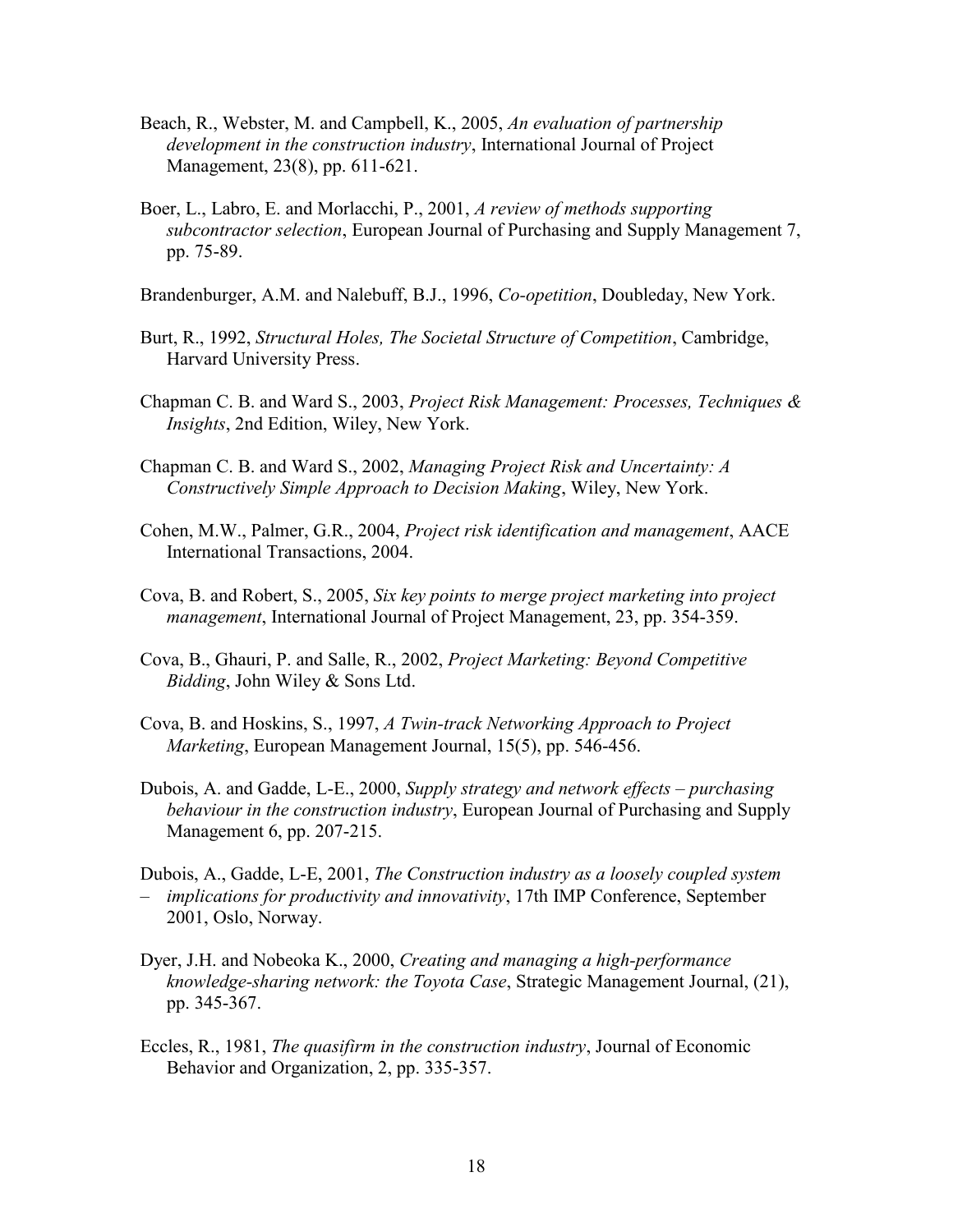- Ellram, L.M and Hendrick, T.E., 1995, *Partnering characteristics: a dyadic perspective*, Journal of Business Logistics,(16)1, pp. 41-46.
- Eloranta K., Kujala J.,Artto K.,Tikkanen H., 2006. Suppliers' Inter-Organizational Relationships in Project Networks. A research paper presented in Euram 2006 Conference in Oslo, Norway.
- Gadde, L-E. and Håkansson, H., 2001, *Supply network strategies*, John Wiley & Sons Ltd. 206 p.
- Granovetter, M., 1992, *Problems of Explanation in Economic Sociology, in Networks and Organizations: Structure, Form, and Action*, Nohria, N., Eccles, R., (ed), Boston: Harvard Business School Press, pp. 25-56.
- Fleming, Q.W., 2003, *Project Procurement Management – Contracting, Subcontracting, Teaming*, FMC Press. 276 p.
- Flyvbjerg, B., Bruzelius, N. and Rothengatter, W., 2003, *Megaprojects and Risk: An Anatomy of Ambition*, Cambridge: Cambridge University Press.
- Hadjikhani, A., 1996, *Project marketing and the management of discontinuity*, International Business Review, 5(3), pp.319-336.
- Hallikas, J., Karvonen, I., Pulkkinen, U., Virolainen and V-P., Tuominen, M., 2004, *Risk management processes in subcontractor networks*, International Journal of Production Economics 90, pp. 47-58.
- Harland, C., Brenchley, R. and Walker, H., 2003, *Risk in supply networks*, Journal of Purchasing and Supply Management 9, pp. 51-62.
- Hartman F. and Snelgrove P., 1996, *Risk Allocation in Lump-Sum Contracts—Concept of Latent Dispute*, Journal of Construction Engineering and Management, 122(3), pp. 291-296.
- Havila, V., 1996, *International Business-Relationship Triads - A Study of the Changing Role of the Intermediating Actor*, Ph.D. thesis, Uppsala University, Department of Business Studies.
- Hellgren, B. and Stjernberg T., 1995, *Design and implementation in major investments – a project network approach*, Scandinavian Journal of Management, (11)4, pp.377- 394.
- Holm, D.B., Eriksson, K. and Johanson, J.,1999, *Creating value through mutual commitment to business network relationships*, Strategic Management Journal, (20)5, pp. 467-486.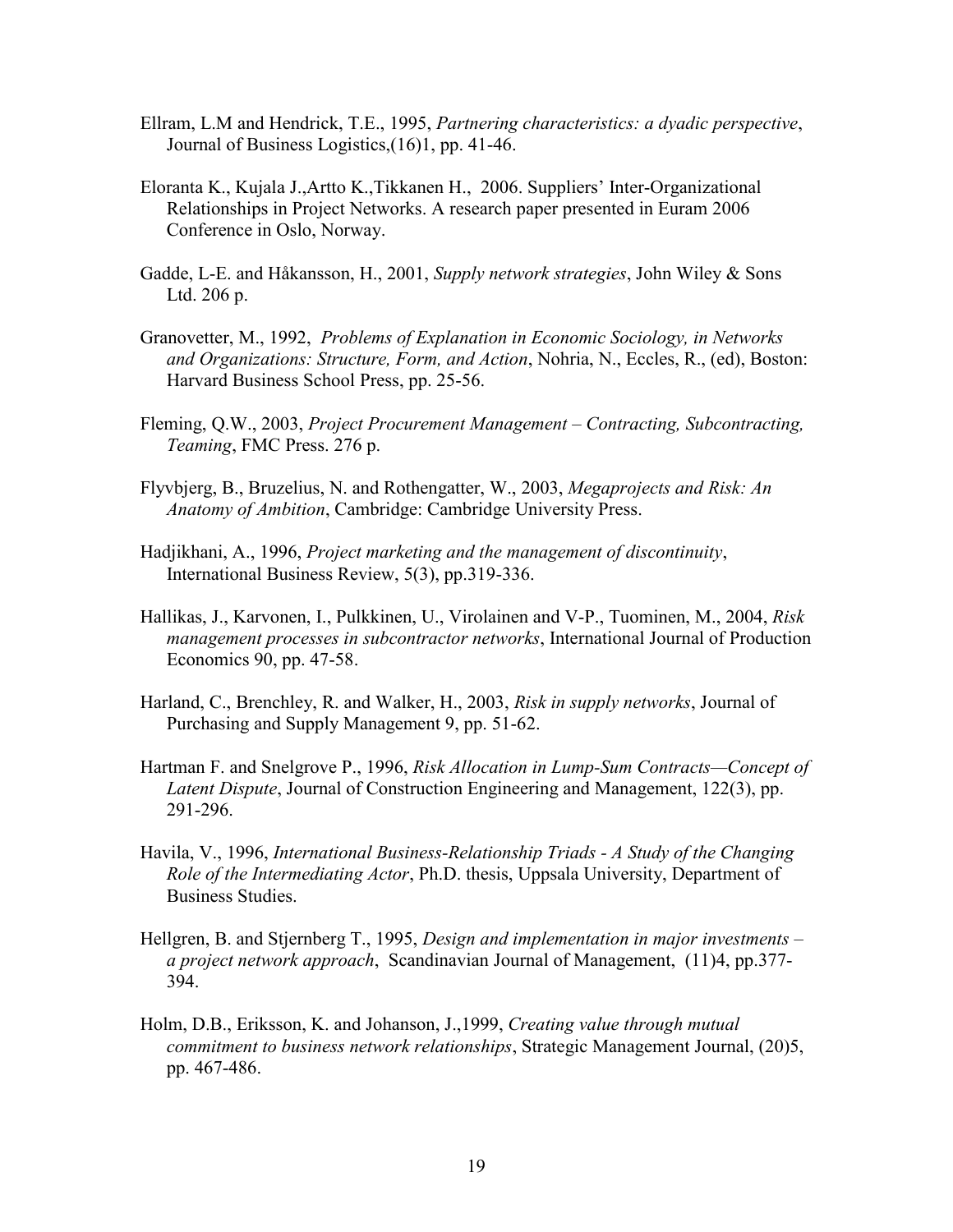- Holmen, E. and Pedersen, A.-C., 2000, *Avoiding triadic reductionism: Serial tetrads – a useful concept for studying connected relationships?* In Ford, D., Naudé, P., Ritter, T., Turnbull, P.W., Leek, S. (eds.), Interaction, Relationships and Networks, Proceedings from the 16th IMP Conference, Bath.
- Holt G.D., 1998. Which contractor selection methodology? *International Journal of Project Management*, *16(3), pp. 153-164.*
- Håkansson, H., Havila, V. and Pedersen, A., 1999, *Learning in networks*, Industrial Marketing Management, 28(5), pp. 443-452.
- Håkansson H. and Snehota, I., 1995, *Developing Relationships in Business Networks*, International Thomson Press, Boston.
- Hägg, I. and Johansson, J.,1987, *Firms in Networks: a New Perspective on Competitive Power*, Stockholm, SNS.
- Jensen C., Johansson, S. and Löfström, M., 2006, *Project relationships – A model for analyzing interactional uncertainty*, International Journal of Project Management, 24(1), pp. 4-12.
- Kharbanda O. P. and Pinto J. K. , 1996, *What Made Gertie Gallop? Lessons from Project Failures*, Van Nostrand Reinhold, USA, New York, USA.
- Kharbanda O. P. and Stallworthy E. A. , 1983, *How to Learn from Project Disasters - True-life Stories with a Moral for Management*, Gower Publishing Company, Hampshire, United Kingdom.
- Lee, J.-N., 2001, *The impact of knowledge sharing, organizational capability and partnership quality on IS outsourcing success*, Information and Management, (38), pp. 323-335.
- Mandják, T and Veres, Z., 1998, *The D-U-C Model and the Stages of the Project Marketing Process*, Fourteenth IMP Annual Conference Proceedings, Vol 3, pp. 471- 490.
- Miles, M. and Huberman, M., 1994, *Qualitative Data Analysis: An expanded sourcebook*, 2nd edition, SAGE Publications.
- Miller, R. and Lessard, D., 2001, *Understanding and managing risks in large engineering projects*, International Journal of Project Management 19, pp. 437-443.
- Mills, A., 2001, *A systematic approach to risk management for construction*, Structural Survey, Vol. 19, No. 5, pp. 245-252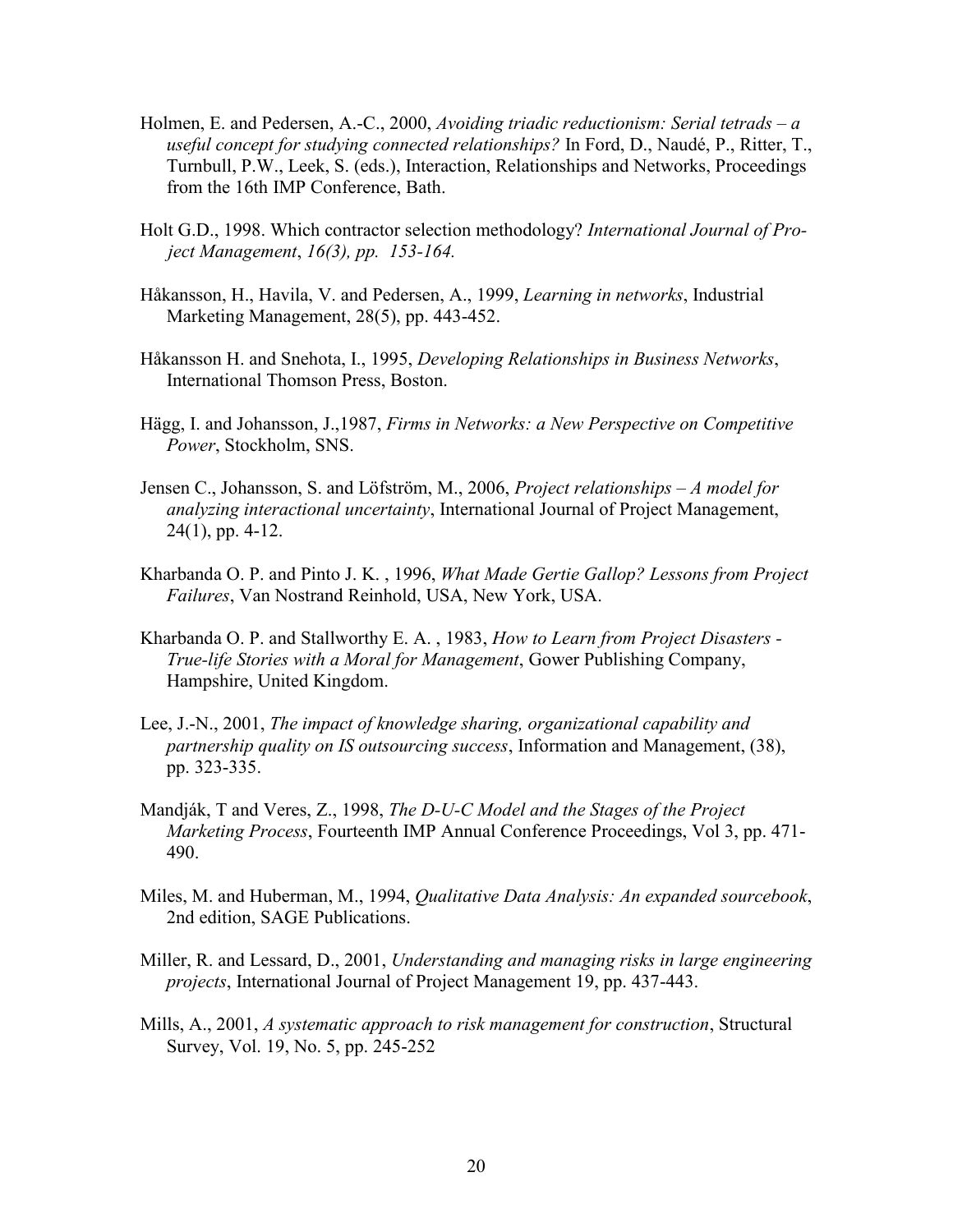- Morris, P. W. G. and Hough, G.H., 1987, *The anatomy of major projects: A study of the reality of project management*. Chichester, UK: Wiley.
- Morris, P.W.G. and Pinto, J.K., (eds.) 2004, *The Wiley guide to managing projects*. John Wiley & Sons.
- Möller, K.E. and Törrönen, P., 2003, *Business subcontractors' value creation potential. A capability-based analysis*, Industrial Marketing Management 32, pp.109-118.
- Pinto J. K., 1997, *Twelve Ways to Get the Least from Yourself and Your Project*, PM Network, Vol. 11, No. 5, pp. 29-31.
- Powell, W.W., 1987, *Hybrid Organizational Arrangements: New Form or Transitional Development Organizational Approaches to Strategy*, Campridge: Ballenger Publishing Company.
- Powell, W.W., 1990, *Neither market nor hierarchy: network forms of organization*, Research in Organizational Behavior, (12), pp.295-336.
- Ritchie, B. and Brindley, C., 2000, *Disintermediation, disintegration and risk in the SME global supply chain*, Management Decision 38 (8), pp.575-583.
- Ritter, T., 2000, *A framework for analyzing interconnectedness of relationships*, Industrial Marketing Management 29, pp. 317-326.
- Sadgrove, K., 1996, *The complete guide to business risk management*, Gower Press, London.
- Skaates, M. and Tikkanen H., 2002, *Relationship and project marketing success*, Journal of Business and Industrial Marketing, (17)5, pp.389-406.
- Skaates, M.A., Tikkanen, H. and Lindblom, J., 2002, *Relationships and project marketing success*, The Journal of Business and Industrial Marketing, Vol 7, No.5.
- Smith, A. and Reney, M-C., 1997, *The mating dance: a case study of local partnering processes in developing countries*, European Management Journal , Vol. 15, No. 2, pp. 174-182.
- Spina, G. and Zotteri, G., 2000, *The implementation of customer-supplier partnership: lessons from a clinical perspective*, International Journal of Operations and Production Management, (20) 10, pp.1164-1182.
- Stauss, B. and Weinlich, B., 1997, *Process-oriented measurement of service quality Applying the sequential incident technique*, European Journal of Marketing, Bradford. 31(1); p. 33.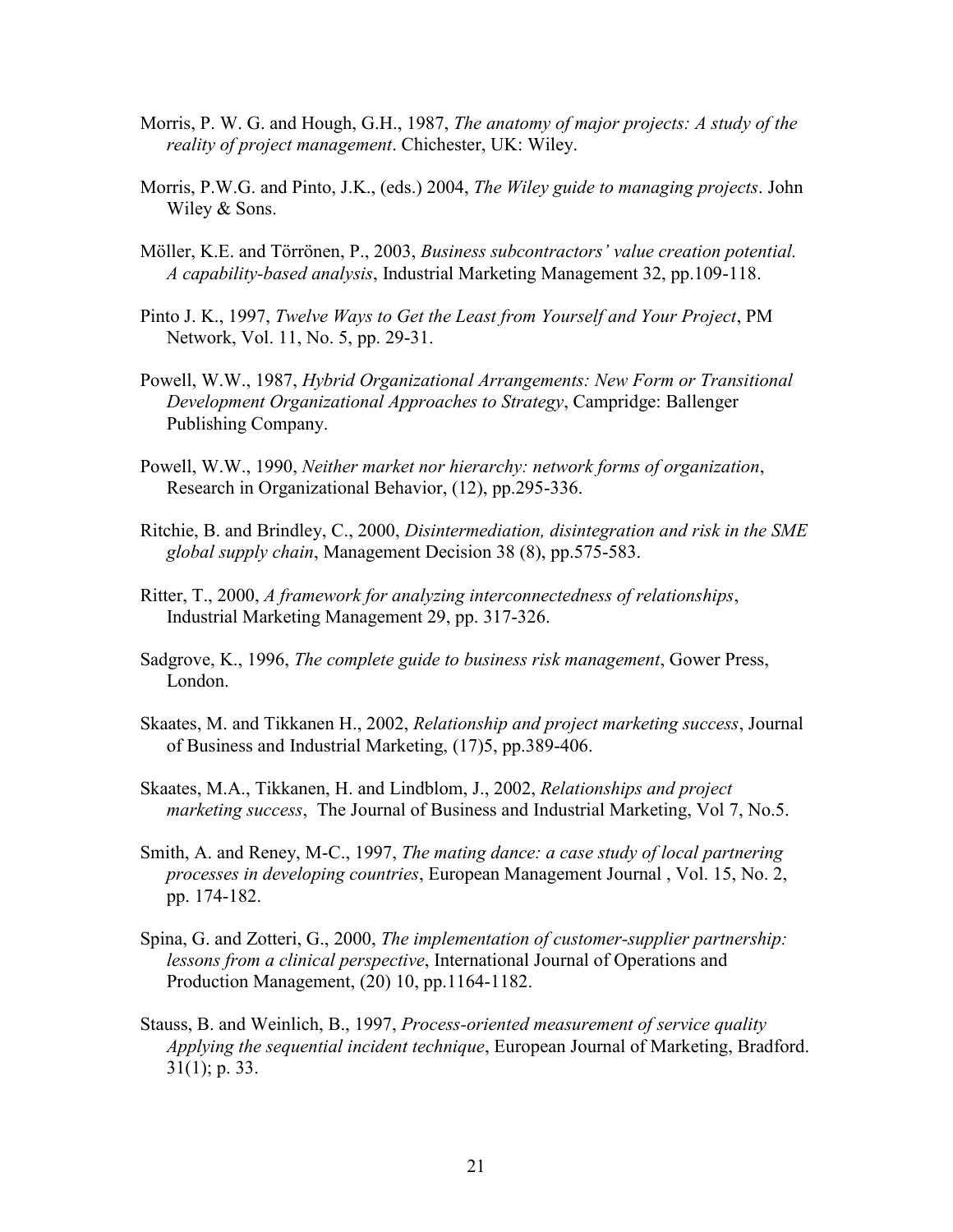- Söderlund, J., 2004, *On the broadening scope of the research on projects: a review and a model for analysis*, International Journal of Project Management 22, pp. 655-667.
- Thompson J.D. 1967, *Organizations in action: social science bases of administrative theory*, New York, McGraw-Hill.
- Treleven, M. and Schweikhart, S.B., 1988, *A risk/benefit analysis of sourcing strategies: single versus multiple sourcing*, Journal of Operations Management 7(4), pp.93-114.
- Turner, R. and Simister, S.J., (eds.) 2000, *Gower Handbook of Project Management,* 3 rd Edition, Gower Publishing Company.
- Uzzi, B., 1996, *The sources and consequences of embeddedness for the economic performance of organizations: the network effect*, American Sociological Review, (51), pp. 674-698.
- Uzzi, B., 1997, *Social structure and competition in interfirm networks: The paradox of embeddedness*, Administrative Science Quarterly, 42(1), pp. 35-67.
- Van de Ven, A. H., Ferry D. L. (1980) *Measuring and assessing organizations*, Wiley, New York
- Walker D. H. T., Stark J., Arlt M., Rowlinson S., (2008) *Introduction and Procurement Fundamentals*, Chapter 1; In: Walker, D. H. T., Rowlinson, S., Eds.: Procurement Systems – A Cross Industry Project Management Perspective, Taylor & Francis, London (available at: http://dhtw.tce.rmit.edu.au/NewProcBookWebPage.htm)
- Wang Y., Yu X, Xue X., 2007. An application of the method of combined radix determination for construction supply chain partners. *International Journal of Project Management, 25(2), pp. 128-133*.
- Ward S. and Chapman C. B., 2003, *Transforming project risk management into project uncertainty management*, International Journal of Project Management, 21 (2003), pp. 97-103.
- Welch, D., Welch, L., Wilkinson, I. and Young, L., 1996, *Network development in international project marketing and the impact of external facilitation*, International Business Review, Vol. 5, No. 6, pp. 579-602.
- Williams T., Ackermann F. and Eden C., 2003, *Structuring a delay and disruption claim: An application of cause-mapping and system dynamics*, European Journal of Operational Research, 148(1), pp. 192-204.
- Williamson, O., 1975, *Markets and Hierarchies: Analysis and Anti-trust Implications*, The Free Press: New York.